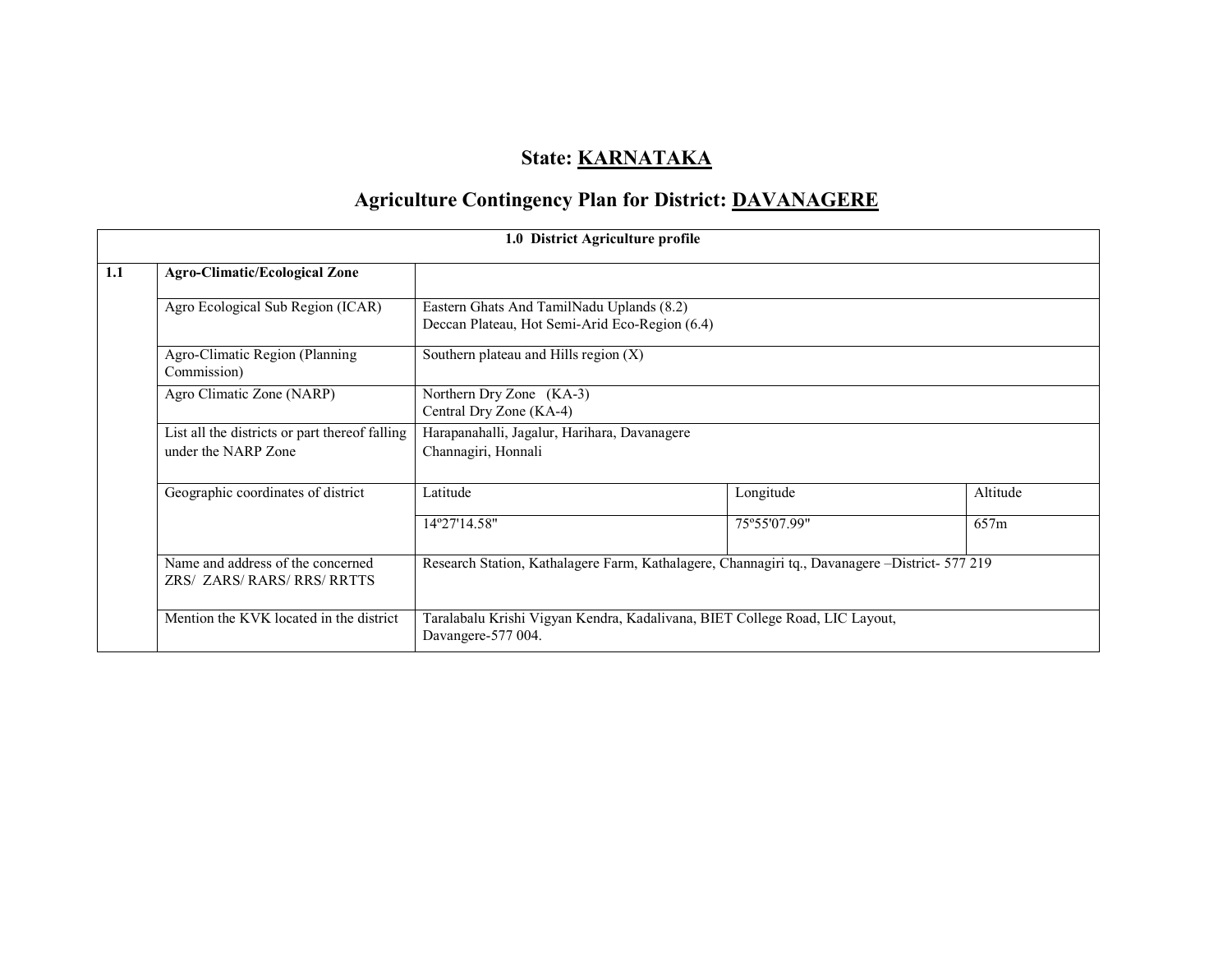| 1.2 | Rainfall (Jan-2009 to Dec-2009) | <b>Normal RF(mm)</b> | RF(mm)<br>2009 | <b>Normal</b><br>Rainy   | <b>Normal Onset</b>             | <b>Normal Cessation</b>          |
|-----|---------------------------------|----------------------|----------------|--------------------------|---------------------------------|----------------------------------|
|     |                                 |                      |                | days                     |                                 |                                  |
|     |                                 |                      |                | (number)                 |                                 |                                  |
|     | SW monsoon (June-September)     | 360.1                | 579.9          |                          |                                 |                                  |
|     |                                 |                      |                |                          | $1st$ week of June              | $4th$ week of September          |
|     | NE Monsoon (October-December)   | 166.7                | 214.9          |                          | 1 <sup>st</sup> week of October | 3 <sup>rd</sup> week of November |
|     | Winter (January-February)       |                      |                | -                        |                                 |                                  |
|     | Summer (March-May)              | 123                  | 171.2          | $\overline{\phantom{0}}$ |                                 |                                  |
|     | Annual                          | 650                  | 994.8          | $\overline{\phantom{0}}$ |                                 |                                  |

| 1.3 | Land use<br>pattern of the<br><b>district</b> (latest<br>statistics) | Geographical<br>area | Forest area | Land under<br>non-<br>agricultural use | Permanent<br>pastures | Cultivable<br>wasteland | Land under<br>Misc. tree<br>crops and<br>groves | Barren and<br>uncultivable<br>land | Current<br>fallows | Other<br>fallows |
|-----|----------------------------------------------------------------------|----------------------|-------------|----------------------------------------|-----------------------|-------------------------|-------------------------------------------------|------------------------------------|--------------------|------------------|
|     | Area $('000 ha)$                                                     | 597.6                | 89.9        | 39.0                                   | 19.5                  | 8.5                     | 5.0                                             | 20.5                               | 19.5               | 5.9              |

| 1.4 | Major Soils (common names like<br>shallow red soils etc.,) | Area ('000 ha) | Percent (%) of total cultivable area |
|-----|------------------------------------------------------------|----------------|--------------------------------------|
|     |                                                            |                |                                      |
|     | Mixed red and black Soils                                  | 162            | 42                                   |
|     | Red sandy Soils                                            | 126            | 33                                   |
|     | Deep to medium deep black Soils                            | 54             | 14                                   |
|     | Sandy loam Soils                                           | 18             |                                      |
|     | Others (specify):                                          |                |                                      |
| 1.5 | <b>Agricultural land use</b>                               | Area ('000 ha) | Cropping intensity %                 |
|     | Net sown area                                              | 388.0          | $121\%$                              |
|     | Area sown more than once                                   | 82.0           |                                      |
|     | Gross cropped area                                         | 470.0          |                                      |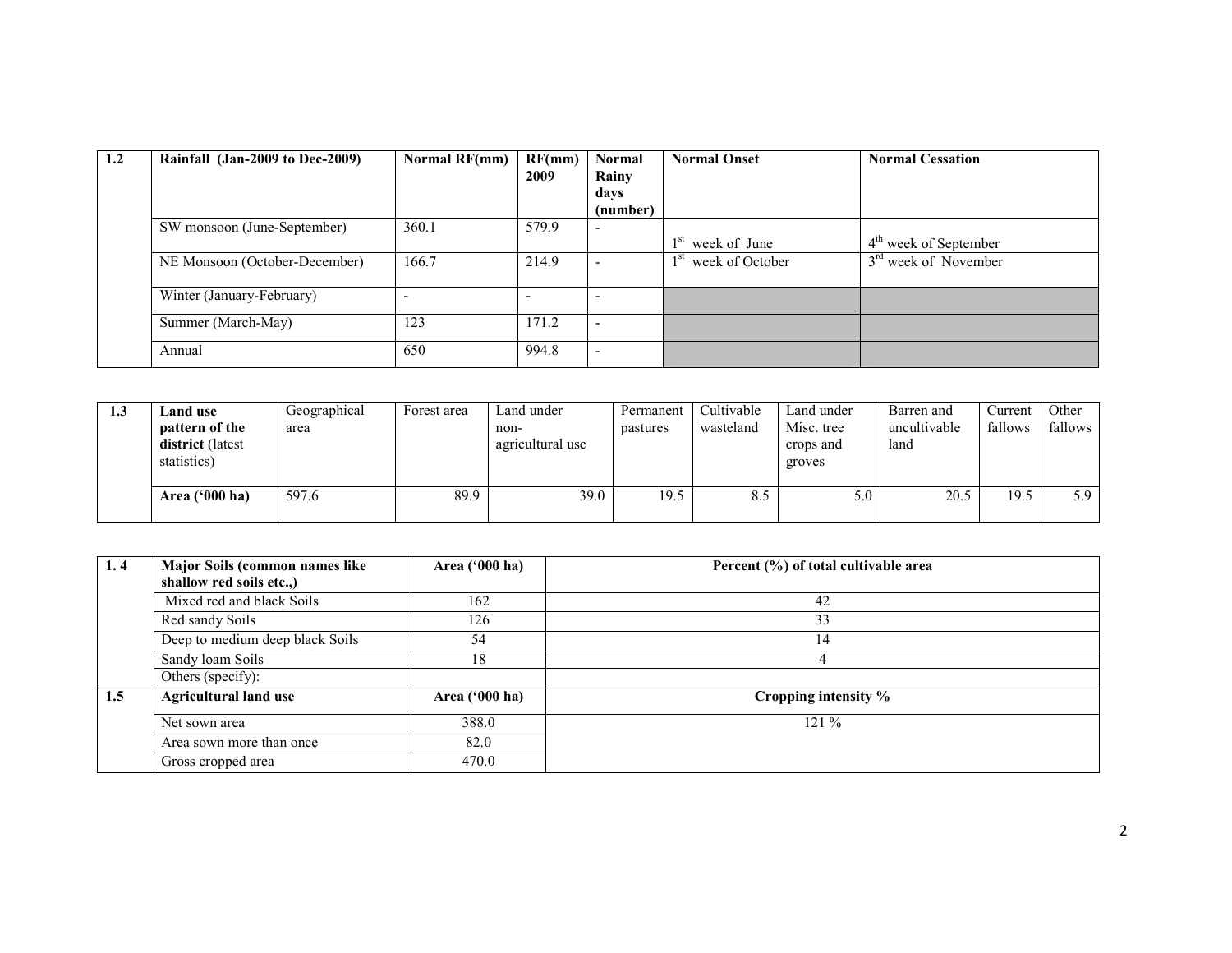| Irrigation                                                                                          | Area ('000 ha)            |                          |                                    |
|-----------------------------------------------------------------------------------------------------|---------------------------|--------------------------|------------------------------------|
| Net irrigated area                                                                                  | 146.5                     |                          |                                    |
| Gross irrigated area                                                                                | 216.5                     |                          |                                    |
| Rainfed area                                                                                        | 241.6                     |                          |                                    |
| <b>Sources of Irrigation</b>                                                                        | Number                    | Area ('000 ha)           | Percentage of total irrigated area |
| Canals                                                                                              |                           | 51.8                     | 35.5                               |
| Tanks                                                                                               | 411                       | 1.5                      | 0.01                               |
| Open wells                                                                                          | 6508                      |                          | $\blacksquare$                     |
| Bore wells                                                                                          | 25432                     | 82.5                     | 56.5                               |
| Lift irrigation                                                                                     | 1069                      | $\blacksquare$           |                                    |
| Micro-irrigation                                                                                    |                           |                          | $\blacksquare$                     |
| Other sources                                                                                       | ۰                         | 10.2                     | 6.9                                |
| Total Irrigated Area                                                                                |                           | 146.0                    | 100.0                              |
| Pump sets                                                                                           | 59253                     |                          |                                    |
| No. of Tractors                                                                                     | 30322                     |                          |                                    |
| Groundwater availability and use* (Data<br>source: State/Central Ground water<br>Department /Board) | No. of blocks/<br>Tehsils | $(\%)$ area              |                                    |
| Over exploited                                                                                      |                           | $\blacksquare$           |                                    |
| Critical                                                                                            |                           |                          |                                    |
| Semi-critical                                                                                       | $\overline{a}$            | $\overline{\phantom{a}}$ |                                    |
| Safe                                                                                                | $\overline{\phantom{a}}$  | $\overline{\phantom{a}}$ |                                    |
| Wastewater availability and use                                                                     | 4                         | $\blacksquare$           |                                    |
| Ground water quality                                                                                | $\overline{a}$            |                          |                                    |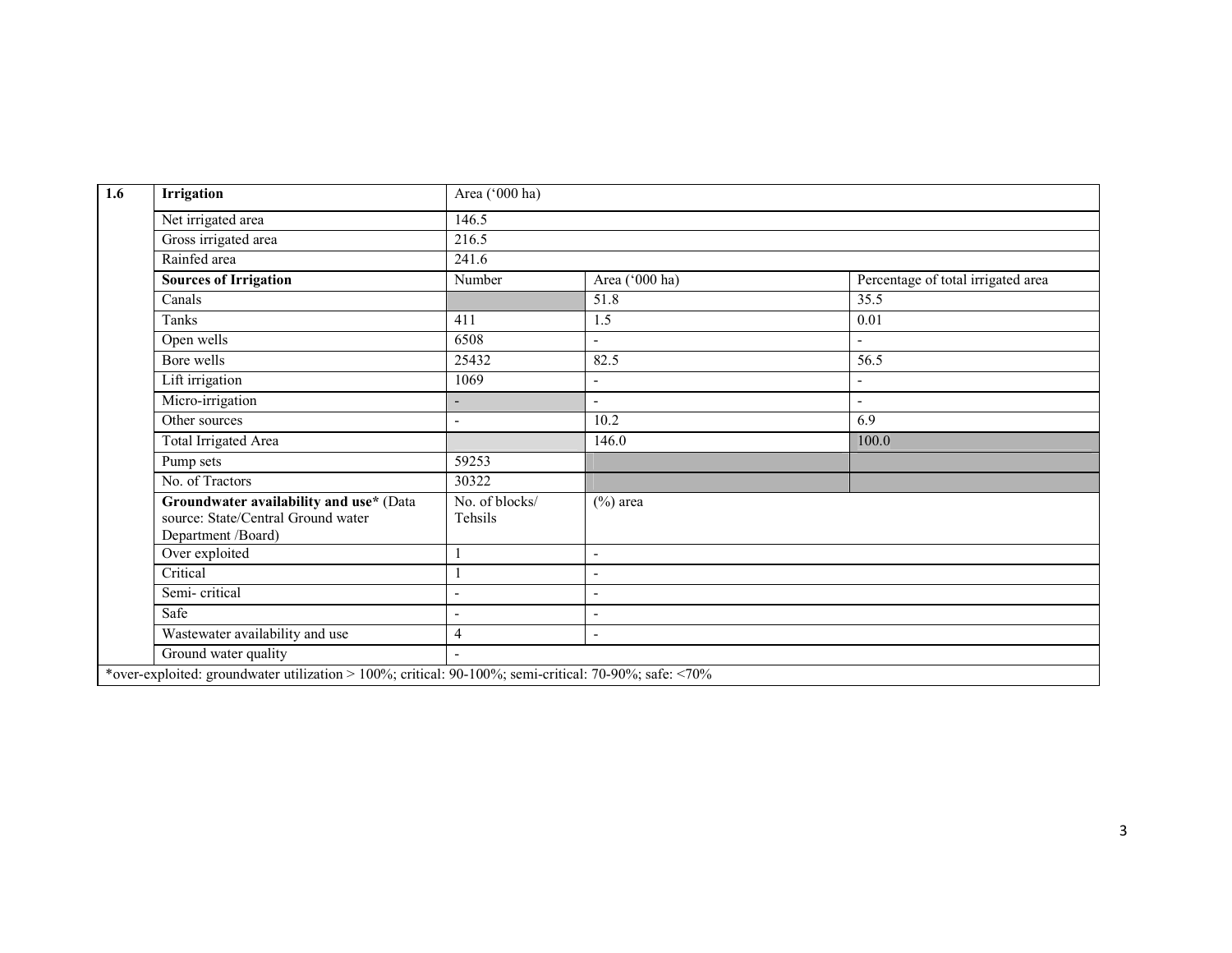|                  | Major field crops cultivated       |                          | Area ('000 ha) |                          |                          |                          |                  |  |  |  |  |
|------------------|------------------------------------|--------------------------|----------------|--------------------------|--------------------------|--------------------------|------------------|--|--|--|--|
|                  |                                    |                          | <b>Kharif</b>  |                          | Rabi                     | <b>Summer</b>            | <b>Total</b>     |  |  |  |  |
|                  |                                    | <b>Irrigated</b>         | Rainfed        | <b>Irrigated</b>         | Rainfed                  |                          |                  |  |  |  |  |
| 1.               | Maize                              | 25.6                     | 150.6          | $\overline{\phantom{a}}$ | $\overline{\phantom{a}}$ | $\overline{\phantom{a}}$ | 176.2            |  |  |  |  |
| $\overline{2}$ . | Rice                               | 62.8                     |                | $\overline{\phantom{a}}$ | $\blacksquare$           | 47.0                     | 109.7            |  |  |  |  |
| 3.               | Jowar                              | 2.3                      | 15.0           | $\overline{\phantom{a}}$ | 6.8                      | $\overline{\phantom{a}}$ | 23.9             |  |  |  |  |
| 4.               | Groundnut                          | $\overline{\phantom{a}}$ | 17.0           | $\overline{\phantom{a}}$ | $\blacksquare$           | 5.7                      | 22.5             |  |  |  |  |
| 5.               | Sunflower                          | 1.0                      | 7.5            | 0.9                      | 6.1                      | 5.5                      | 21.1             |  |  |  |  |
| 6.               | Ragi                               | $\overline{\phantom{a}}$ | 16.0           | $\overline{\phantom{a}}$ | $\blacksquare$           | $\overline{\phantom{a}}$ | 15.9             |  |  |  |  |
| 7.               | Cotton                             | 4.9                      | 6.0            | $\overline{\phantom{a}}$ | 1.6                      | $\overline{\phantom{a}}$ | 12.5             |  |  |  |  |
| 8.               | Redgram                            | $\blacksquare$           | 8.1            | $\overline{\phantom{a}}$ | $\blacksquare$           | $\overline{\phantom{a}}$ | 8.1              |  |  |  |  |
| 9.               | Sugarcane                          | 5.8                      |                | $\blacksquare$           | $\blacksquare$           | 2.0                      | 7.8              |  |  |  |  |
| 10.              | Greengram                          | $\overline{\phantom{a}}$ | 2.1            | $\overline{\phantom{a}}$ | $\blacksquare$           | $\overline{\phantom{a}}$ | $\overline{2.1}$ |  |  |  |  |
| 11.              | Avare                              | $\blacksquare$           | 1.5            | $\blacksquare$           | 0.1                      | $\overline{\phantom{a}}$ | 1.6              |  |  |  |  |
| 12.              | Horsegram                          | $\blacksquare$           |                | $\overline{\phantom{a}}$ | 1.1                      | $\overline{\phantom{a}}$ | 1.1              |  |  |  |  |
| 13.              | Blackgram                          |                          | 0.2            | $\overline{\phantom{a}}$ | $\blacksquare$           | $\overline{\phantom{a}}$ | 0.2              |  |  |  |  |
|                  | <b>Horticulture crops - Fruits</b> |                          |                |                          | Total area('000 ha)      |                          |                  |  |  |  |  |
|                  | Mango                              |                          |                |                          | 2.7                      |                          |                  |  |  |  |  |
| $\overline{c}$   | Banana                             | 2.2                      |                |                          |                          |                          |                  |  |  |  |  |
| 3                | Sapota                             |                          |                |                          | $0.8\,$                  |                          |                  |  |  |  |  |
| $\overline{4}$   | Papaya                             |                          |                |                          | 0.3                      |                          |                  |  |  |  |  |

# 1.7 Area under major field crops & horticulture etc. (2008-09)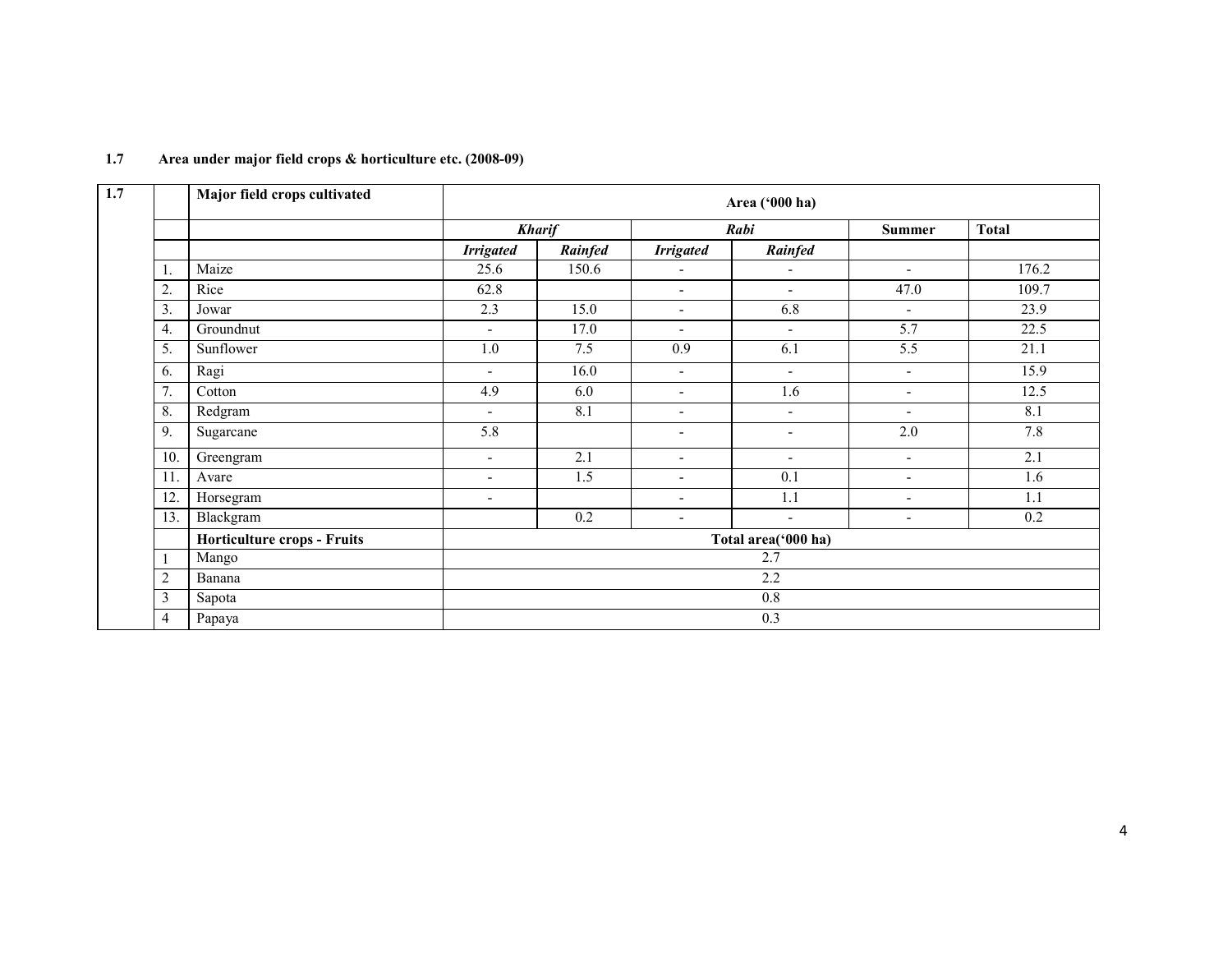|                | Horticultural crops - Vegetables | Total area('000 ha)      |
|----------------|----------------------------------|--------------------------|
|                | Onion                            | 3.9                      |
|                | Tomato                           | 1.9                      |
| $\overline{2}$ | Green chilly                     | 1.3                      |
| 3              | Brinjal                          | 0.5                      |
| $\overline{4}$ | Bhendi                           | 0.3                      |
| 5              | Cucumber                         | 0.2                      |
|                | <b>Plantation crops</b>          | Total area ('000 ha)     |
|                | Arecanut                         | 25.2                     |
| 2.             | Coconut                          | 17.3                     |
| 3              | Beetelvine                       | 1.1                      |
|                | Total fodder crop area           | $\overline{\phantom{a}}$ |
|                | <b>Grazing land</b>              | 19.5                     |
|                | Sericulture etc                  | 0.3                      |
|                | <b>Others (Specify)</b>          | $\overline{\phantom{a}}$ |

| 1.8 | Livestock                                      | <b>Male</b> ('000) | Female ('000) | <b>Total ('000)</b> |
|-----|------------------------------------------------|--------------------|---------------|---------------------|
|     |                                                |                    |               |                     |
|     | Non descriptive Cattle (local low yielding)    | 146.5              | 137.2         | 283.7               |
|     | Crossbred cattle                               | 15.1               | 96.2          | 111.3               |
|     | Non descriptive Buffaloes (local low yielding) | 25.2               | 198.3         | 223.5               |
|     | <b>Graded Buffaloes</b>                        |                    |               |                     |
|     | Goat                                           |                    |               | 153.8               |
|     | Sheep                                          |                    |               | 333.8               |
|     | Others (Camel, Pig, Yak etc.)                  |                    |               | 3.18                |
|     | Commercial dairy farms (Number)                |                    |               |                     |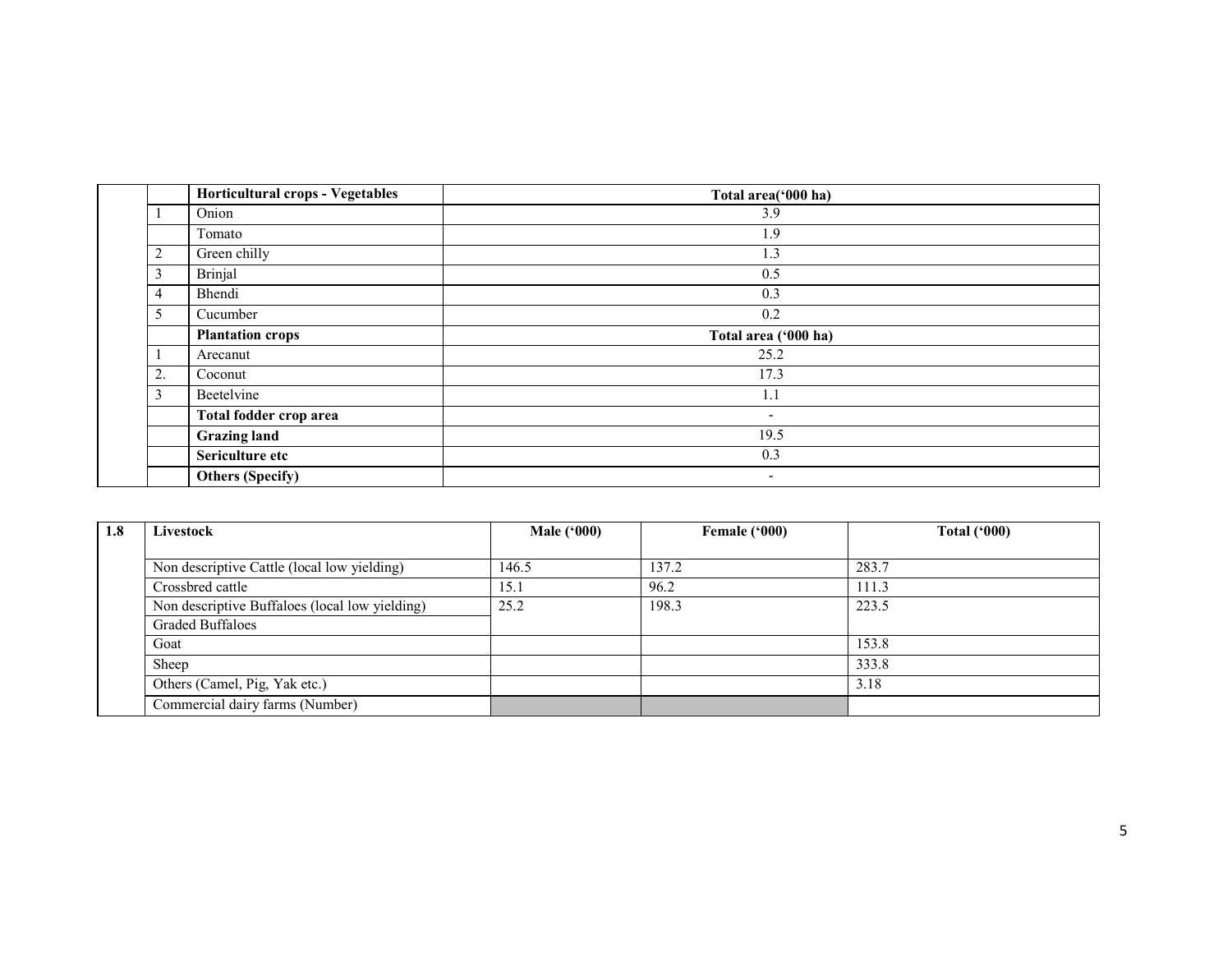| 1.9  | <b>Poultry</b>                                                 |                  |                        | No. of farms             |                          | Total No. of birds ('000)                |                                                        |                          |  |  |  |
|------|----------------------------------------------------------------|------------------|------------------------|--------------------------|--------------------------|------------------------------------------|--------------------------------------------------------|--------------------------|--|--|--|
|      | Commercial                                                     |                  |                        |                          |                          | 1520                                     |                                                        |                          |  |  |  |
|      | Backyard                                                       |                  |                        | $\overline{\phantom{a}}$ |                          | $\overline{\phantom{0}}$                 |                                                        |                          |  |  |  |
| 1.10 | Fisheries (Data source: Chief Planning Officer)                |                  |                        |                          |                          |                                          |                                                        |                          |  |  |  |
|      | A. Capture                                                     |                  |                        |                          |                          |                                          |                                                        |                          |  |  |  |
|      | i) Marine (Data Source:<br>Fisheries Department)               | No. of fishermen |                        | <b>Boats</b>             |                          |                                          | <b>Storage facilities (Ice</b><br>plants etc.)         |                          |  |  |  |
|      |                                                                |                  |                        | Mechanized               | Non-<br>mechanized       | Mechanized<br>(Trawl nets,<br>Gill nets) | Non-mechanized<br>(Shore Seines,<br>Stake & trap nets) |                          |  |  |  |
|      |                                                                | NA               |                        |                          |                          |                                          |                                                        |                          |  |  |  |
|      | ii) Inland (Data Source:                                       |                  | No. Farmer owned ponds |                          | <b>No. of Reservoirs</b> |                                          |                                                        | No. of village tanks     |  |  |  |
|      | Fisheries Department)                                          | $\blacksquare$   |                        |                          |                          |                                          |                                                        | 411                      |  |  |  |
|      | <b>B.</b> Culture                                              |                  |                        |                          |                          |                                          |                                                        |                          |  |  |  |
|      |                                                                |                  |                        | Water Spread Area (ha)   |                          | Yield (t/ha)                             |                                                        | Production ('000 tons)   |  |  |  |
|      | i) Brackish water (Data Source:<br>MPEDA/Fisheries Department) |                  |                        | $\overline{\phantom{a}}$ |                          | $\overline{\phantom{a}}$                 |                                                        | $\overline{\phantom{a}}$ |  |  |  |
|      | ii) Fresh water (Data Source: Fisheries<br>Department)         |                  |                        | 10098                    |                          | 1.5                                      |                                                        | 6.6                      |  |  |  |
|      | <b>Others</b>                                                  |                  |                        |                          |                          |                                          |                                                        |                          |  |  |  |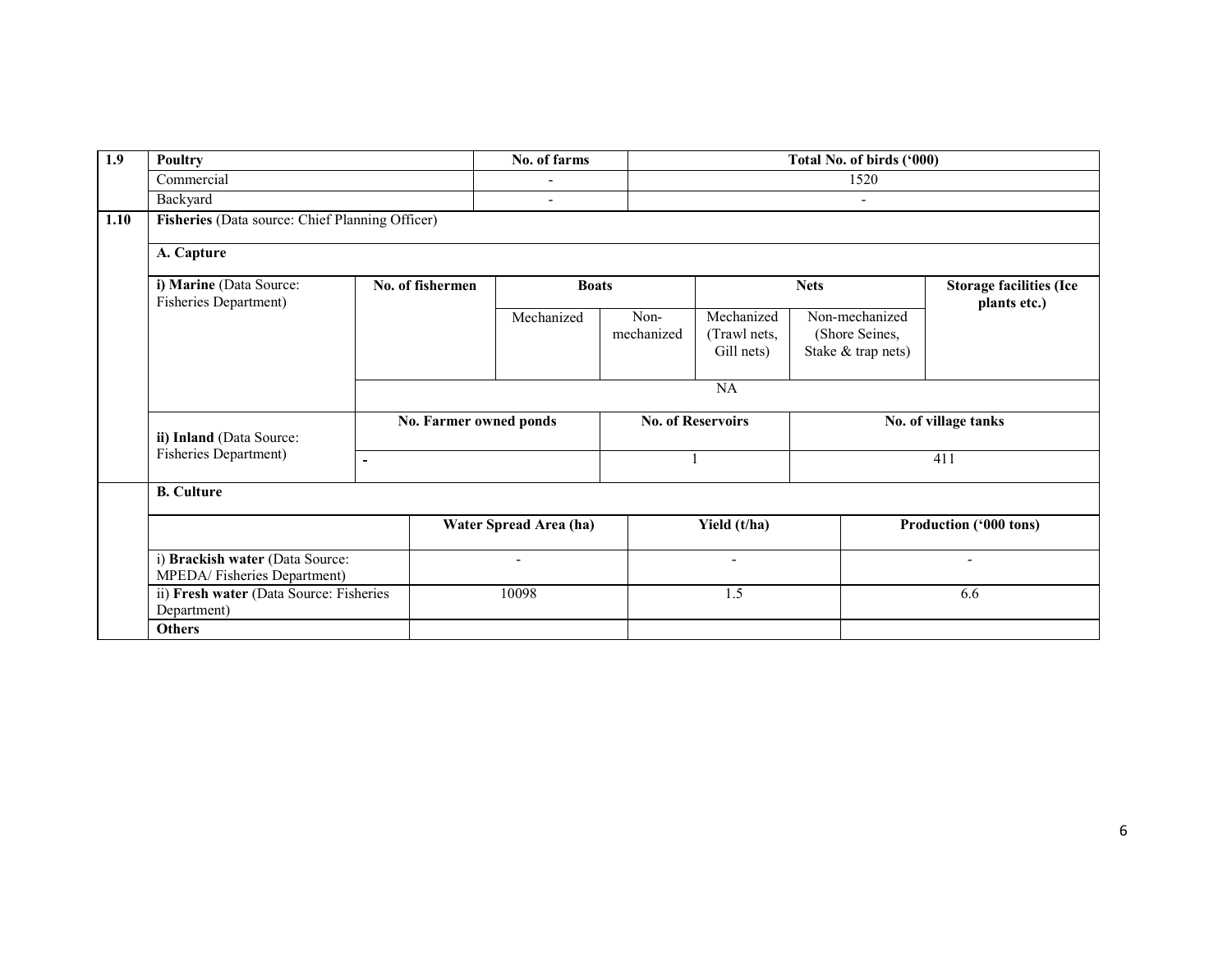| $\overline{1.11}$                                                 | Name of crop   |                       | Kharif                                                                    |                       | Rabi                    |                       | <b>Summer</b>           |                       | <b>Total</b>            | <b>Crop</b>                            |
|-------------------------------------------------------------------|----------------|-----------------------|---------------------------------------------------------------------------|-----------------------|-------------------------|-----------------------|-------------------------|-----------------------|-------------------------|----------------------------------------|
|                                                                   |                | Production<br>(000 t) | Productivity<br>(kg/ha)                                                   | Production<br>(000 t) | Productivity<br>(kg/ha) | Production<br>(000 t) | Productivity<br>(kg/ha) | Production<br>(000 t) | Productivity<br>(kg/ha) | residue as<br>fodder<br>(000)<br>tons) |
| Major Field crops (Crops to be identified based on total acreage) |                |                       |                                                                           |                       |                         |                       |                         |                       |                         |                                        |
|                                                                   | Maize          | 702.9                 | 4002                                                                      |                       |                         |                       |                         | 702.9                 | 4002                    | $\blacksquare$                         |
| $\overline{2}$                                                    | Rice           | 315.9                 | 5200                                                                      |                       |                         | 309.9                 | 5825                    | 625.8                 | 5512                    | $\overline{\phantom{a}}$               |
| $\mathfrak{Z}$                                                    | Jowar          |                       |                                                                           | 33.0                  | 1918                    |                       |                         | 32.9                  | 1918                    | $\blacksquare$                         |
| $\overline{4}$                                                    | Ragi           | 238.5                 | 1499                                                                      |                       |                         |                       |                         | 238.4                 | 1499                    | $\overline{\phantom{a}}$               |
| 5                                                                 | Blackgram      | $\overline{0.5}$      | 431.9                                                                     |                       |                         |                       |                         | 0.5                   | 431.9                   | $\blacksquare$                         |
| 6                                                                 | Greengram      | $\overline{0.5}$      | 955.4                                                                     |                       |                         |                       |                         | 0.4                   | 955.3                   | $\blacksquare$                         |
| $\overline{7}$                                                    | Horsegram      | 8.5                   | 956.3                                                                     |                       |                         |                       |                         | 8.5                   | 956.3                   | $\blacksquare$                         |
| 8                                                                 | Avare          | $\overline{4.3}$      | 595.6                                                                     |                       |                         |                       |                         | $\overline{4.3}$      | 595.6                   | $\blacksquare$                         |
| $\mathbf{9}$                                                      | Redgram        | 807.5                 | 1003                                                                      |                       |                         |                       |                         | 807.5                 | 1003                    | $\overline{a}$                         |
| 10                                                                | Groundnut      | 0.9                   | 16063.7                                                                   |                       |                         |                       |                         | 0.9                   | 16063.7                 | $\blacksquare$                         |
| 11                                                                | Sunflower      | 877.9                 | 1024                                                                      |                       |                         |                       |                         | 877.8                 | 1024                    | $\blacksquare$                         |
| 12                                                                | Cotton         | 158.9                 | 245                                                                       |                       |                         |                       |                         | 158.9                 | 245                     | $\blacksquare$                         |
| 13                                                                | Sugarcane      | 670.7                 | $\overline{115}$                                                          |                       |                         |                       |                         | 670.7                 | 115                     | $\overline{a}$                         |
|                                                                   |                |                       | Major Horticultural crops (Crops to be identified based on total acreage) |                       |                         |                       |                         |                       |                         |                                        |
|                                                                   | Onion          | 770.2                 | 2000                                                                      |                       |                         |                       |                         | 770.2                 | 2000                    | $\overline{\phantom{a}}$               |
| $\sqrt{2}$                                                        | Tomato         | 472.7                 | 2469                                                                      |                       |                         |                       |                         | 472.7                 | 2469                    | $\overline{\phantom{a}}$               |
| $\overline{\mathbf{3}}$                                           | <b>Brinjal</b> | 137.3                 | 2500                                                                      |                       |                         |                       |                         | 137.3                 | 2500                    | $\overline{\phantom{a}}$               |
| $\overline{4}$                                                    | Green chilli   | 132.8                 | 1059                                                                      |                       |                         |                       |                         | 132.8                 | 1059                    | $\blacksquare$                         |
| 5                                                                 | Mango          |                       |                                                                           |                       |                         | 270.4                 | 984                     | 270.4                 | 984                     | $\mathbf{r}$                           |
| 6                                                                 | Banana         | 600.7                 | 2772                                                                      |                       |                         |                       |                         | 600.7                 | 2772                    | $\overline{a}$                         |
| 7                                                                 | Arecanut       | 332.0                 | 33 qt/ha.                                                                 |                       |                         |                       |                         | 332.0                 | 33 qt/ha.               | $\overline{\phantom{a}}$               |
| $\,$ 8 $\,$                                                       | Coconut        | 199.0                 | $110$ (No. of                                                             |                       |                         |                       |                         | 199.0                 | 110                     | $\overline{\phantom{a}}$               |
|                                                                   |                |                       | nuts/plant / year)                                                        |                       |                         |                       |                         |                       | nuts/plant/year)        |                                        |

1.11 Production and Productivity of major crops (Average of last 5 years: 2004, 05, 06, 07, 08)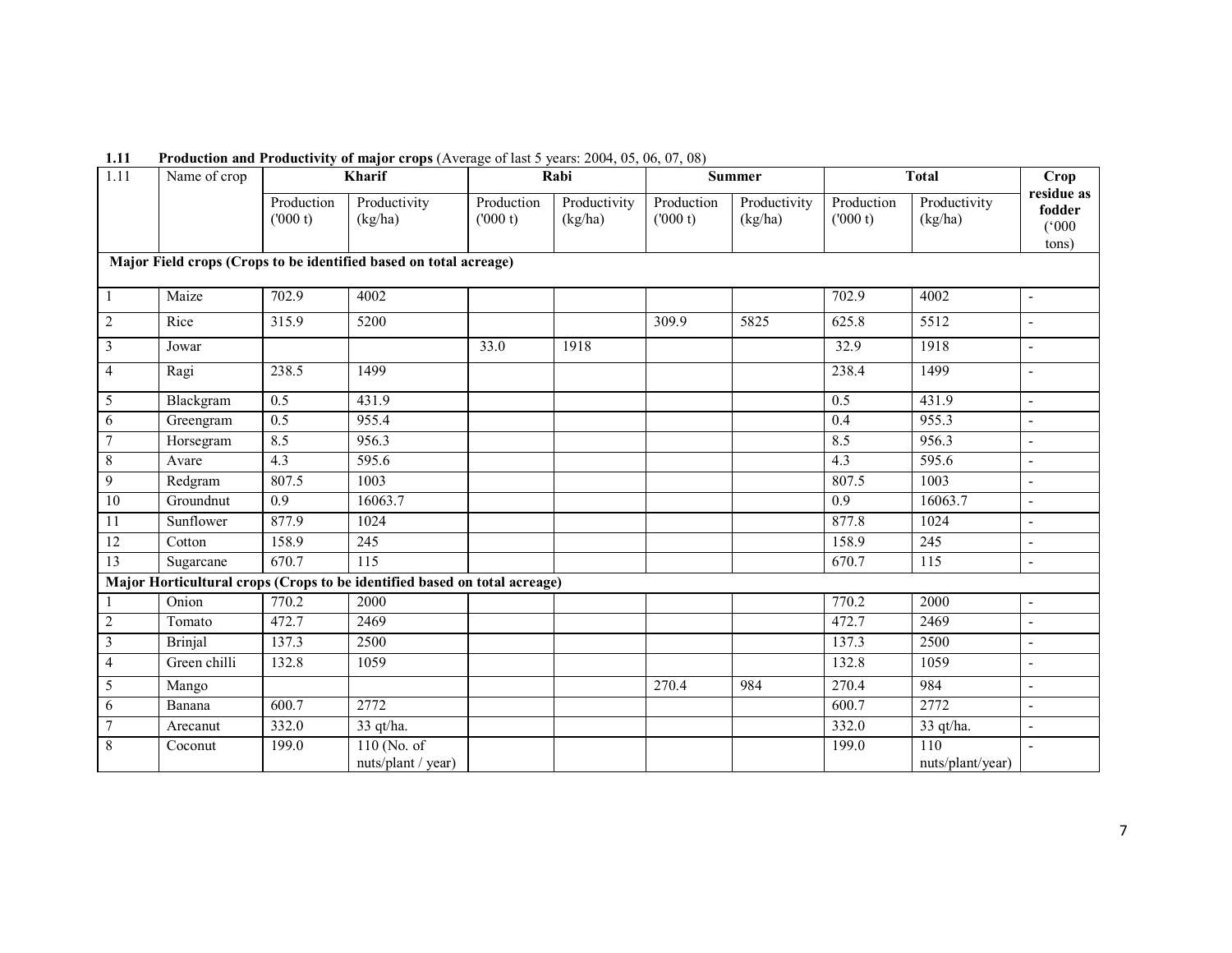| $\overline{1.12}$ | Sowing window for 5 major<br>field crops<br>(start and end of normal<br>sowing period) | <b>Rice</b>                                                                 | <b>Maize</b>                                     | <b>Cotton</b>                | Redgram                                        | Groundnut                                          | Jowar                                                          | <b>Sunflower</b>                                      |
|-------------------|----------------------------------------------------------------------------------------|-----------------------------------------------------------------------------|--------------------------------------------------|------------------------------|------------------------------------------------|----------------------------------------------------|----------------------------------------------------------------|-------------------------------------------------------|
|                   | Kharif-Rainfed                                                                         |                                                                             | May 4th week<br>$-$ June 3 <sup>rd</sup><br>week | May 1st week-<br>May3rd week | May $4^{\text{th}}$<br>week-July<br>$3rd$ week | June 1 st<br>week-July<br>$2nd$ week               | June -<br>June last<br>week                                    | June to July last week                                |
|                   | Kharif-Irrigated                                                                       | $\overline{\mathrm{July}1^{\mathrm{st}}}$ week-<br>July3 <sup>rd</sup> week | June1st week-<br>July $2nd$ week                 | May $2nd$ week               |                                                |                                                    |                                                                |                                                       |
|                   | Rabi-Rainfed                                                                           |                                                                             |                                                  |                              |                                                | December<br>$4^{th}$ week –<br>January 1st<br>week | September<br>$3^{\text{rd}}$ week<br>$-$ October<br>$3rd$ week | September $2nd$ week –<br>October $1st$ week          |
|                   | Rabi-Irrigated                                                                         | February 4 <sup>th</sup><br>week- March<br>$2nd$ week                       |                                                  |                              |                                                | -                                                  |                                                                | December $4^{\text{th}}$ week –<br>January $2nd$ week |
|                   | Summer-Irrigated                                                                       | January $2^{nd}$<br>week - February<br>$2nd$ week                           | January -<br>February                            |                              |                                                |                                                    |                                                                |                                                       |

| 1.13 | What is the major contingency the district<br>is prone to? (Tick mark and mention years<br>if known during the last 10 year period) | Regular | Occasional | None         |
|------|-------------------------------------------------------------------------------------------------------------------------------------|---------|------------|--------------|
|      | Drought                                                                                                                             |         |            |              |
|      | Flood                                                                                                                               |         |            |              |
|      | Cyclone                                                                                                                             |         |            | $\checkmark$ |
|      | Hail storm                                                                                                                          |         |            |              |
|      | Heat wave                                                                                                                           |         |            |              |
|      | Cold wave                                                                                                                           |         |            | ✓            |
|      | Frost                                                                                                                               |         |            |              |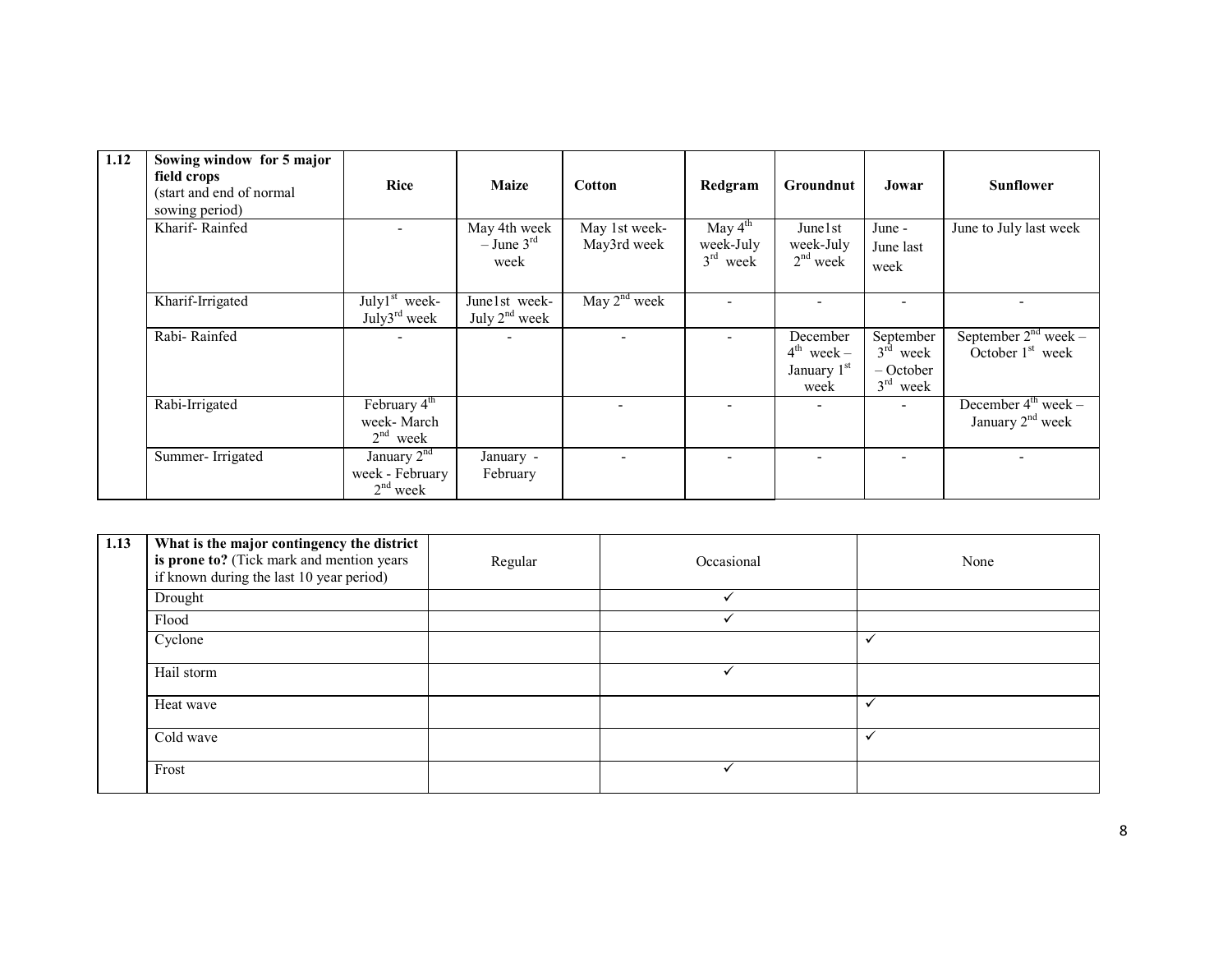| Sea water intrusion                      |  |  |
|------------------------------------------|--|--|
| Pests and diseases (specify)             |  |  |
| Rice: Brown Plant Hopper,                |  |  |
| Bacterial Leaf Blight, Blast, stem borer |  |  |
| Maize: Stem borer                        |  |  |
| Cotton: Sucking pest                     |  |  |
| Coconut: Mites and Coconut Black Headed  |  |  |
| Caterpillar (CHBC)                       |  |  |
| Sunflower: Budnecrosis, Black headed     |  |  |
| caterpillar and helicoverpa              |  |  |

| 1.14 | Include Digital maps of the district for | Location map of district within State as<br>Annexure I | Enclosed : Yes |
|------|------------------------------------------|--------------------------------------------------------|----------------|
|      |                                          | Mean annual rainfall as Annexure 2                     | Enclosed: Yes  |
|      |                                          | Soil map as Annexure 3                                 | Enclosed : Yes |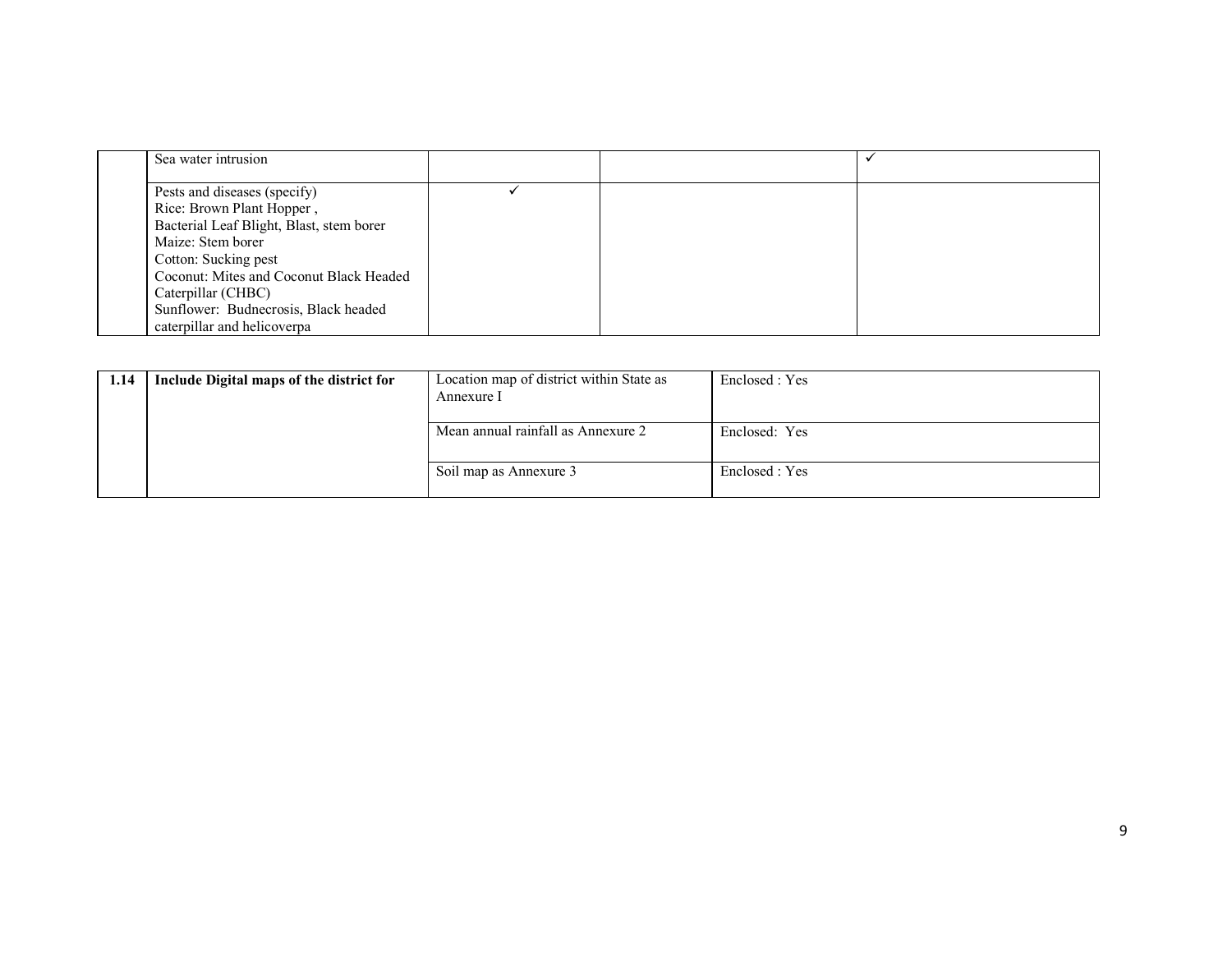#### Annexure – 1: Location Map Of Davanagere District In Karnataka

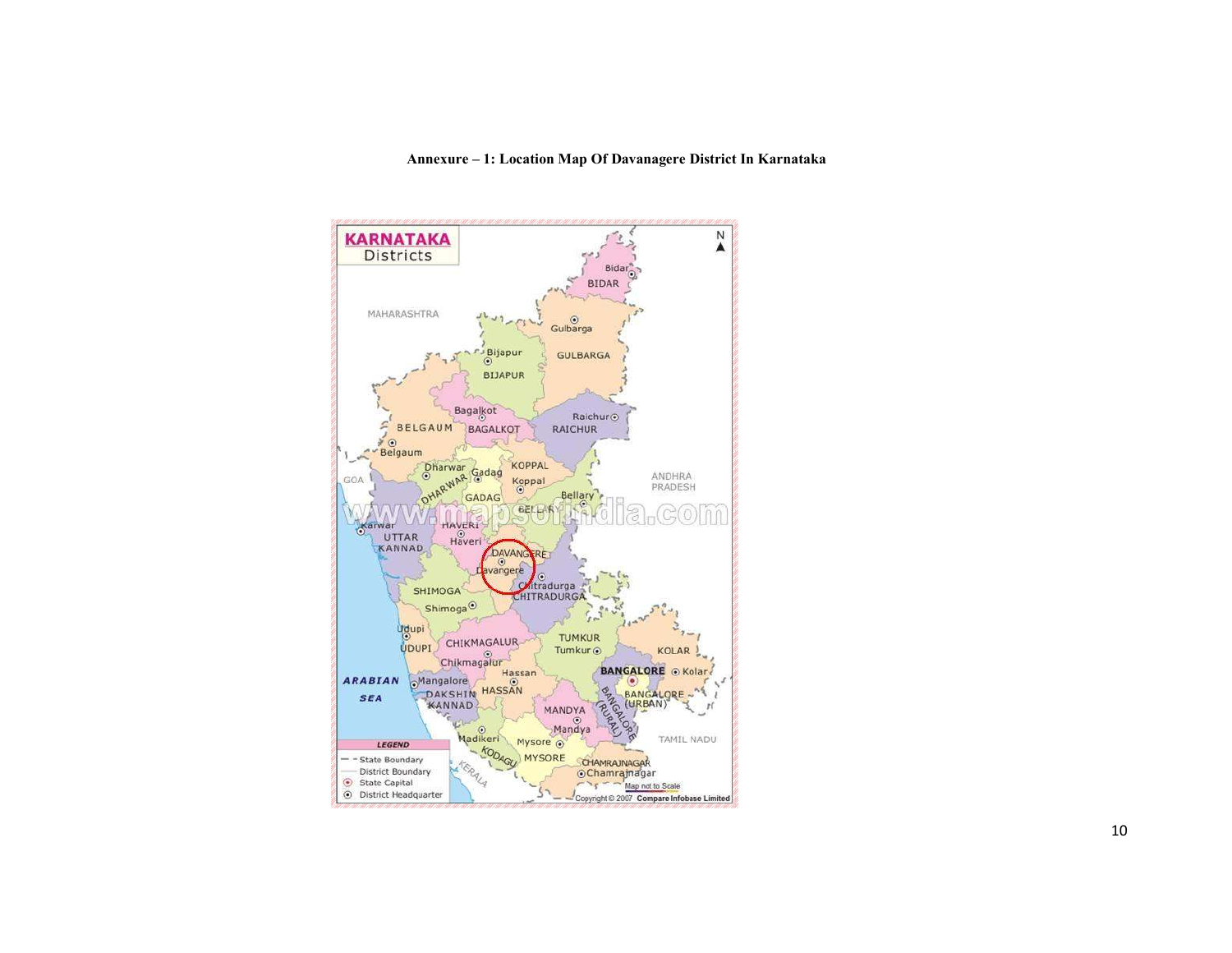

Month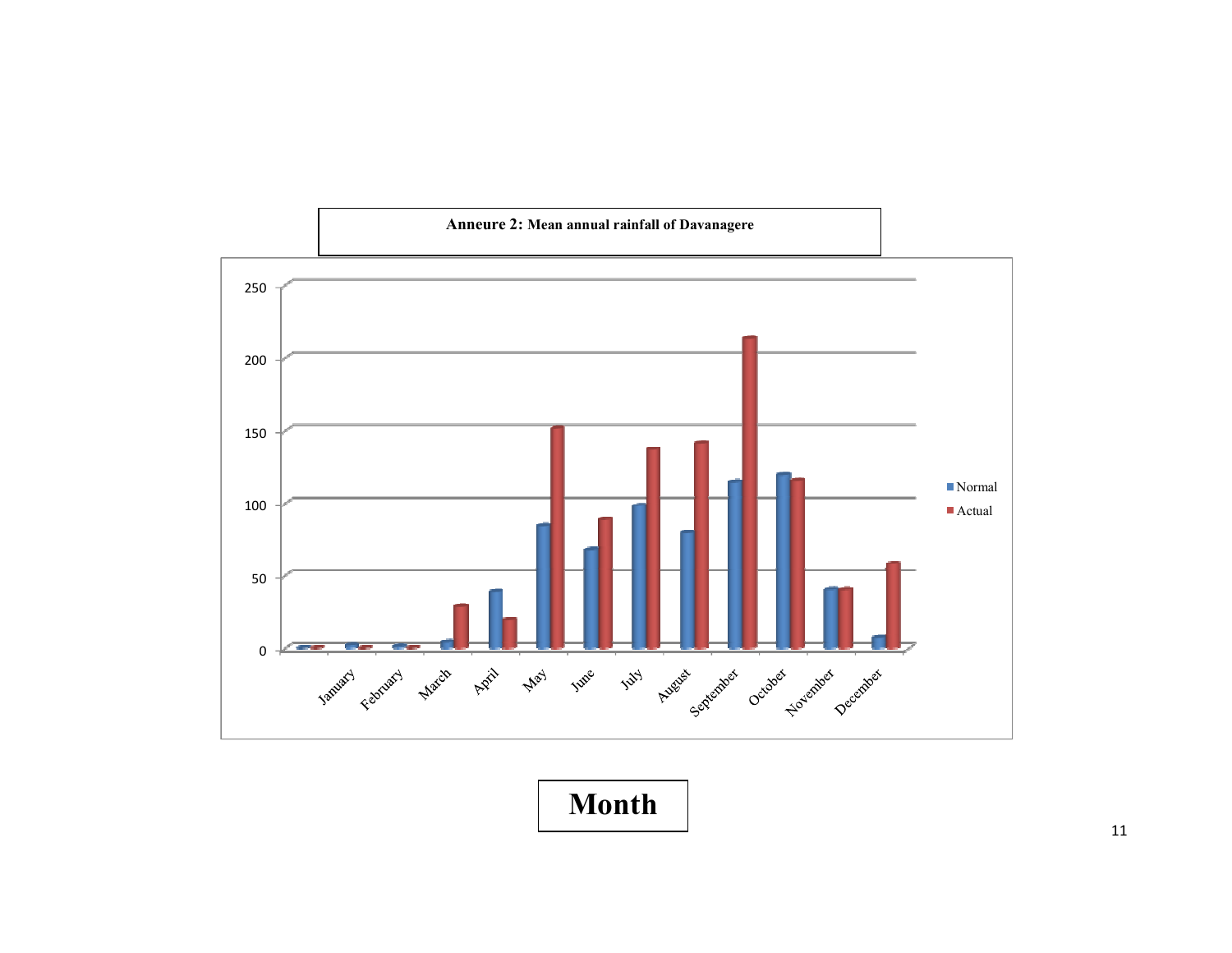#### Annexure 3: Soil map of Davanagere

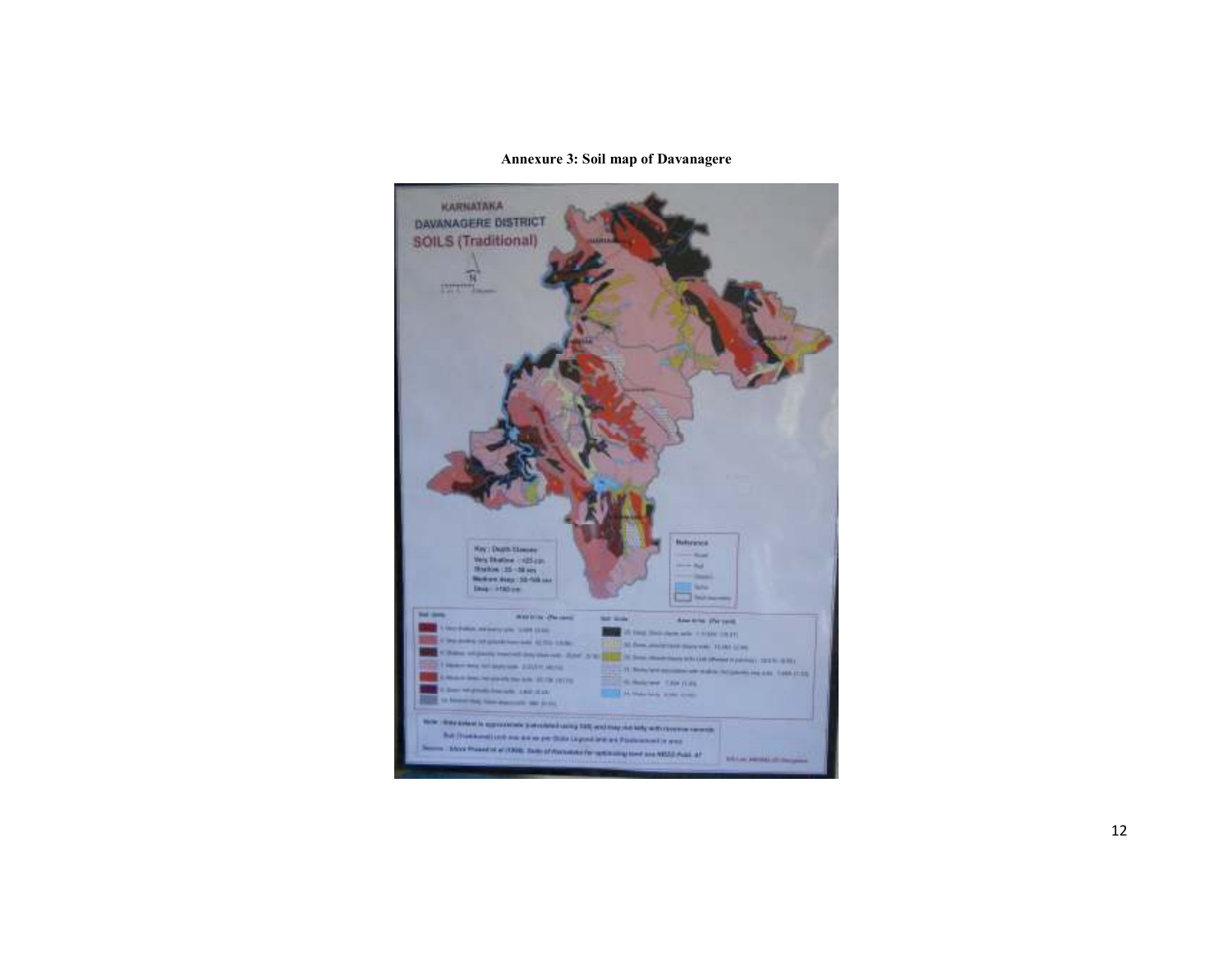# 2.0 Strategies for weather related contingencies

# 2.1 Drought

#### 2.1.1 Rainfed situation

| Condition                                         |                                    |                                                          | <b>Suggested Contingency measures</b>                           |                                                                                                                                                             |                                                                                          |  |
|---------------------------------------------------|------------------------------------|----------------------------------------------------------|-----------------------------------------------------------------|-------------------------------------------------------------------------------------------------------------------------------------------------------------|------------------------------------------------------------------------------------------|--|
| <b>Early season</b><br>drought (delayed<br>onset) | <b>Major Farming</b><br>situation  | <b>Normal Crop/cropping</b><br>system                    | Change in crop/cropping system                                  | <b>Agronomic measures</b>                                                                                                                                   | <b>Remarks</b> on<br>Implementat<br>ion                                                  |  |
| Delay by 2 weeks<br>June 3rd week                 | Red sandy soils                    | Maize                                                    | No change                                                       | Closer spacing in<br>$\bullet$<br>Maize(45X20cm)<br>Opening of<br>$\bullet$<br>conservations furrows<br>Optimum plant<br>population                         | Supply of<br>seeds through<br><b>KSSC</b><br>Supply of<br>seeds through<br><b>ISOPOM</b> |  |
|                                                   |                                    | Finger millet + Avare<br>Finger millet + Redgram $(8:2)$ | Finger millet (GPU-28) + Redgram<br>$(BRG-1/2)$ $(8:2)$         | Maintain optimum plant<br>population                                                                                                                        |                                                                                          |  |
|                                                   |                                    | Redgram                                                  | No change                                                       |                                                                                                                                                             |                                                                                          |  |
|                                                   | Deep to medium<br>deep black soils | Maize                                                    | Maize + Redgram (BRG- $1/2$ ) (8:1)                             | Harrowing and<br>$\bullet$<br>sowing to be done                                                                                                             |                                                                                          |  |
|                                                   |                                    | Cotton                                                   | $Cottom + Bhendi$ (as a trap crop<br>Cotton + Groundnut $(1:3)$ | Wider row spacing in<br>$\bullet$<br>cotton $120 \text{ cm} \times 120$<br>cm<br>Sowing of<br>2seeds/hill<br>Application of the<br>Vermicompost to<br>hills |                                                                                          |  |
|                                                   |                                    | Sunflower                                                | Sunflower (KBSH-53)                                             | Sunflower 60 cm x 30<br>$\bullet$<br>cm<br>Maintain opt<br>population and<br>dibbling of the seeds                                                          |                                                                                          |  |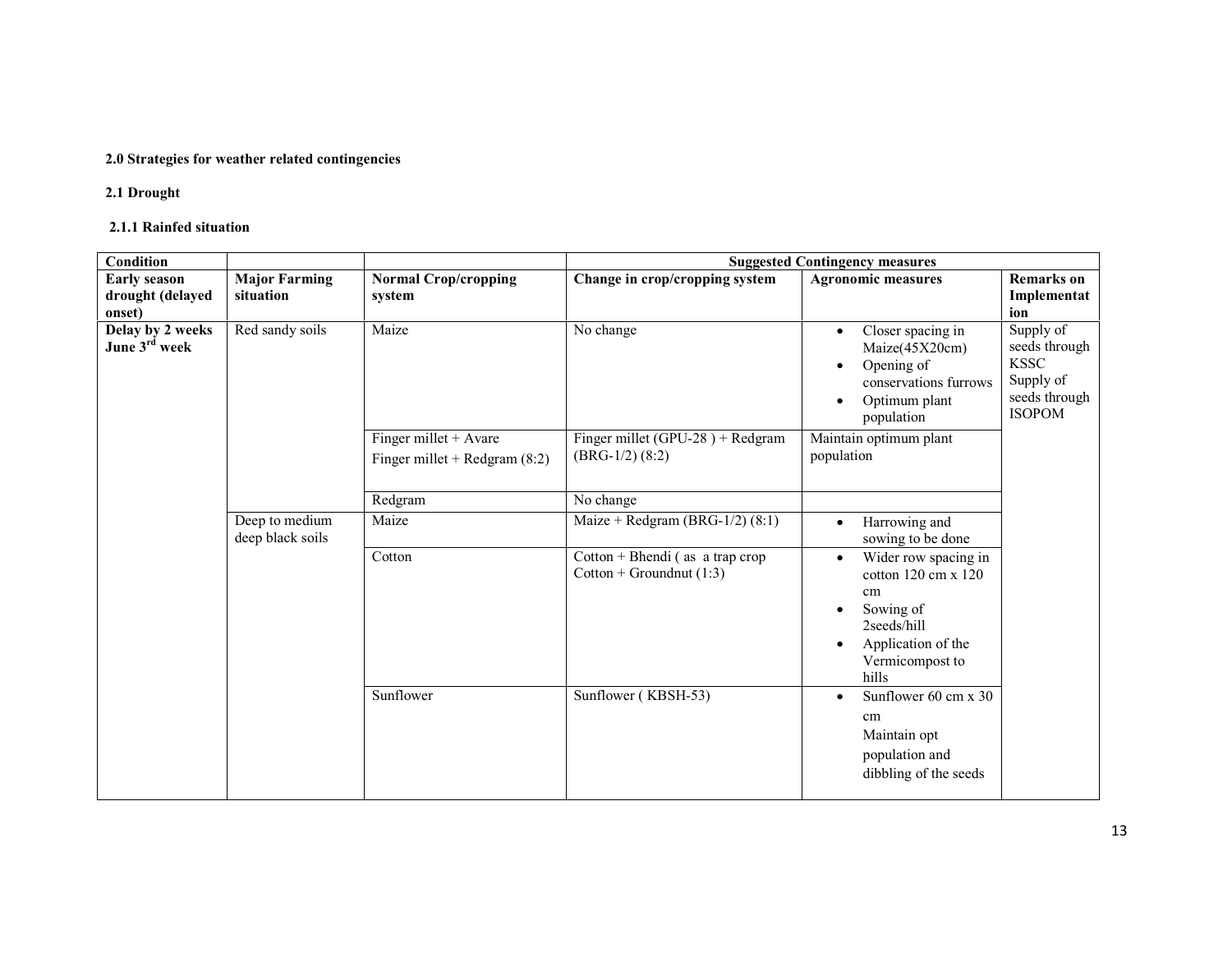| Condition                                         |                                      |                                                               | <b>Suggested Contingency measures</b>                                                                   |                                                                                                                                                                                                                                                                    |                                        |  |  |
|---------------------------------------------------|--------------------------------------|---------------------------------------------------------------|---------------------------------------------------------------------------------------------------------|--------------------------------------------------------------------------------------------------------------------------------------------------------------------------------------------------------------------------------------------------------------------|----------------------------------------|--|--|
| <b>Early season</b><br>drought (delayed<br>onset) | Major<br>Farming<br>situation        | <b>Normal</b><br>Crop/cropping<br>system                      | Change in crop/cropping<br>system                                                                       | <b>Agronomic measures</b>                                                                                                                                                                                                                                          | <b>Remarks</b> on<br>Implementation    |  |  |
| Delay by 4 weeks<br>July 1 <sup>st</sup> week     | Red sandy<br>soils                   | Maize                                                         | Maize + Redgram (BRG-2)                                                                                 | Select the short duration<br>pulses<br>Sowing of the maize in 60x30<br>cm spacing<br>Application of the organic<br>manures                                                                                                                                         | Supply of seeds through<br><b>KSSC</b> |  |  |
|                                                   |                                      | Finger millet $+$ Avare<br>Finger millet $+$<br>Redgram (8:2) | Finger millet + Avare $(8:1)$<br>Prefer medium to short<br>duration varieties of Ragi<br>GPU-48, GPU-45 | In Finger millet Sowing with high seed<br>rate[20%] than recommendation                                                                                                                                                                                            |                                        |  |  |
|                                                   |                                      | Redgram                                                       | Finger millet(GPU-28) +<br>Redgram (BRG-2) $(8:1)$                                                      | Nursery (Transplanting of long<br>duration finger millet varieties : Pagadi<br>lines) If we want to go for sowing of<br>long duration Ragi varieties like Indof-<br>8, MR-1, MR-6, HR-911 (110-115<br>days). It is better to make nursery to get<br>higher yields. |                                        |  |  |
|                                                   | Deep to<br>medium deep<br>black soil | Maize                                                         | Maize + Redgram (BRG-2)                                                                                 | Soaking the seeds overnight<br>$\bullet$<br>and sowing with the closer<br>spacing $(45x30)$                                                                                                                                                                        |                                        |  |  |
|                                                   |                                      | Cotton                                                        | Sunflower /Maize/Redgram                                                                                | Sowing of the sunflower or maize<br>instead of cotton.<br>Medium duration varieties                                                                                                                                                                                | Breeder seeds supply by<br>UAS(B)      |  |  |
|                                                   |                                      | Sunflower                                                     | Sunflower (KBSH-53) +<br>Redgram                                                                        | Soaking of the seed in the water and<br>dibbling two seeds per hill.                                                                                                                                                                                               |                                        |  |  |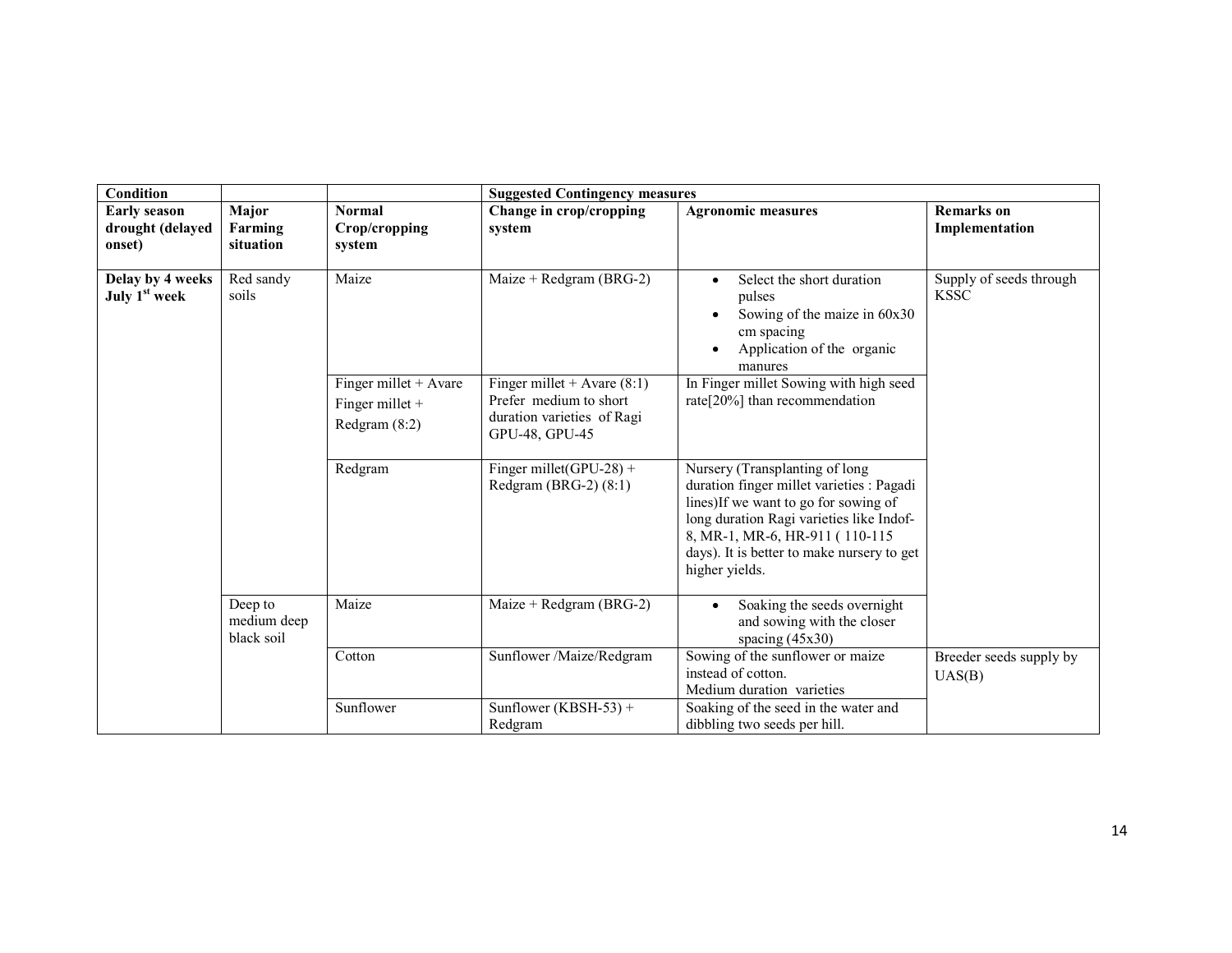| <b>Condition</b>                                  |                                       |                                                             |                                                                                                                                                                    | <b>Suggested Contingency measures</b>                                                                                                      |                                                                      |
|---------------------------------------------------|---------------------------------------|-------------------------------------------------------------|--------------------------------------------------------------------------------------------------------------------------------------------------------------------|--------------------------------------------------------------------------------------------------------------------------------------------|----------------------------------------------------------------------|
| <b>Early season</b><br>drought<br>(delayed onset) | Major<br>Farming<br>situation         | <b>Normal Crop/cropping</b><br>system                       | Change in crop/cropping<br>system                                                                                                                                  | <b>Agronomic measures</b>                                                                                                                  | <b>Remarks</b> on<br>Implementation                                  |
| Delay by 6<br>weeks (July<br>3rd week)            | Red sandy soils                       | Maize                                                       | Finger millet : GPU-28<br>Finger millet + Horsegram<br>Sunflower (KBSH-53)                                                                                         | Higher seed rate by 20%<br>$\bullet$                                                                                                       | Supply of seeds<br>through KSSC<br>Supply of seeds<br>through UAS(B) |
|                                                   |                                       | Finger millet $+$ Avare<br>Finger millet + Redgram<br>(8:2) | Selection of the drought<br>tolerant and short duration<br>minor millets and pulses<br>Little millet : CO-2, PRC-3<br>Foxtail millet:RS-118,K-221<br>Redgram-BRG-2 | Higher seed rate by 20%<br>$\bullet$                                                                                                       |                                                                      |
|                                                   |                                       | Redgram                                                     | Finger millet + Niger-6:1<br>Soybean: KB-79, LSB-1                                                                                                                 | Seed soaking in water for 18h<br>followed by 24h, shade drying for<br>seed hardening                                                       |                                                                      |
|                                                   | Deep to<br>medium deep<br>black soils | Maize                                                       | Maize + Redgram (BRG-2)                                                                                                                                            | Soaking the seeds overnight and<br>$\bullet$<br>sowing with the closer spacing<br>(45x30)                                                  |                                                                      |
|                                                   |                                       | Cotton                                                      | Sunflower-KBSH-53,44<br>Castor (DCS-9)                                                                                                                             | In Sunflower go for dibbling of 2<br>$\bullet$<br>seeds per hill<br>Seed hardening soaking of Castor<br>$\bullet$<br>seeds in water for 6h |                                                                      |
|                                                   |                                       | Sunflower                                                   | Sunflower(KBSH-53)<br>Soybean: KB-79, LSB-1                                                                                                                        | In Sunflower go for dibbling of 2<br>$\bullet$<br>seeds per hill                                                                           |                                                                      |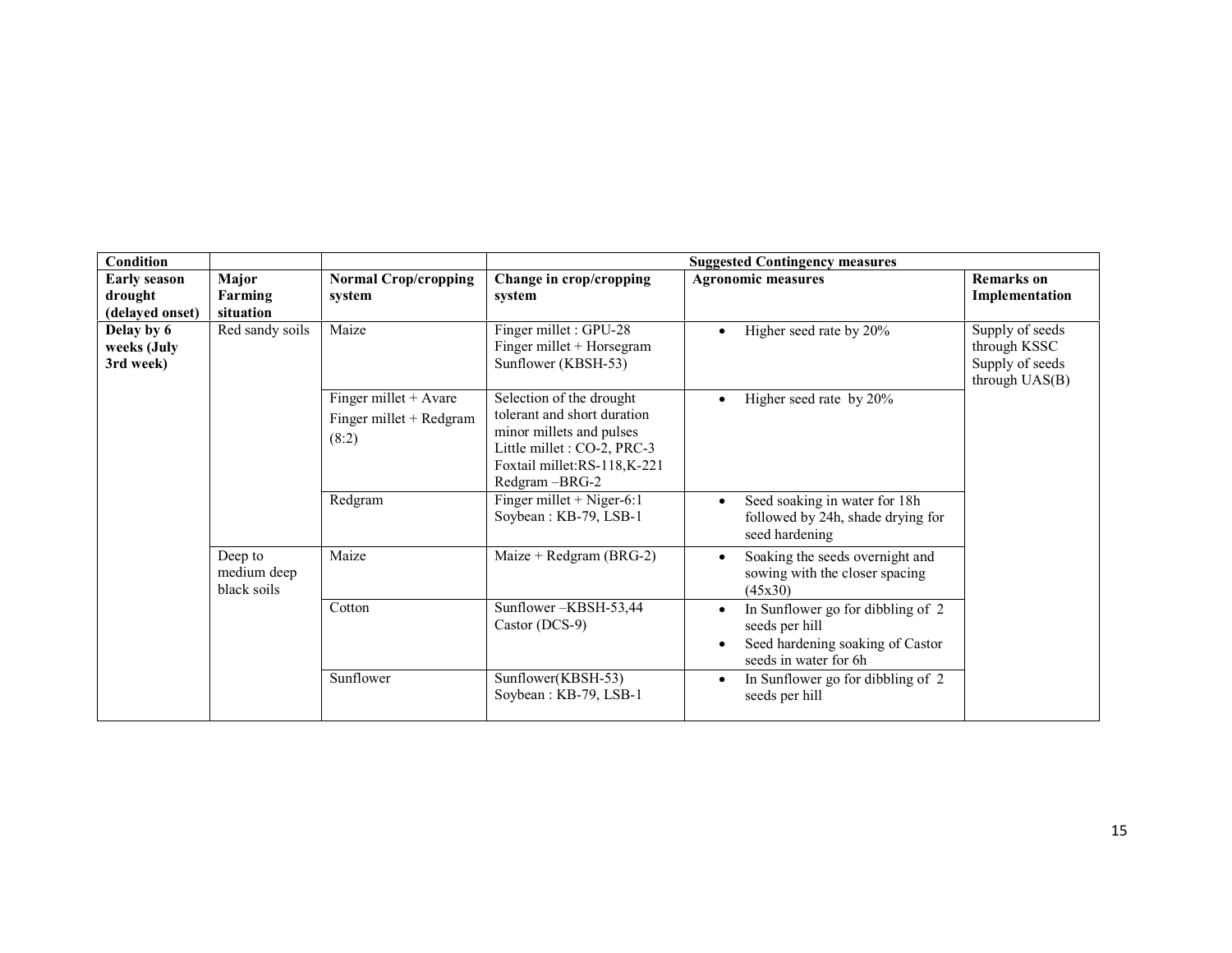| <b>Condition</b>                                 |                                    |                                                               | <b>Suggested Contingency measures</b>                                         |                                                                                                                                                        |                                              |
|--------------------------------------------------|------------------------------------|---------------------------------------------------------------|-------------------------------------------------------------------------------|--------------------------------------------------------------------------------------------------------------------------------------------------------|----------------------------------------------|
| Early<br>season<br>drought<br>(delayed<br>onset) | <b>Major Farming</b><br>situation  | <b>Normal Crop/cropping</b><br>system                         | Change in crop/cropping system                                                | <b>Agronomic measures</b>                                                                                                                              | <b>Remarks</b> on<br>Implementation          |
| Delay by 8<br>weeks (Aug<br>$1st$ week)          | Red sandy soils                    | Maize                                                         | $\overline{\text{Finger}}$ millet + Horse gram<br>(GPU-28, GPU-26, GPU-46)    | Dry sowing 8-10 days before<br>$\bullet$<br>rains with 15-20% higher seed<br>rate.                                                                     | Supply of<br>seeds<br>through<br><b>KSSC</b> |
|                                                  |                                    | Finger millet $+$ Avare<br>Finger millet +<br>Redgram $(8:2)$ | Sunflower (KBSH-53)                                                           | ۰                                                                                                                                                      | Supply of<br>seeds<br>through<br>UAS(B)      |
|                                                  |                                    | Redgram                                                       | Little millet : CO-2, PRC-3<br>Foxtail millet:RS-118, K-221-1<br>Fodder maize | Seed soaking in water for 18h<br>$\bullet$<br>followed by 24h, shade drying<br>for seed hardening<br>Sowing of fodder maize-dry<br>$\bullet$<br>sowing |                                              |
|                                                  | Deep to medium<br>deep black soils | Cotton                                                        | Horsegram: PHG-9<br>Field bean: HA-3, HA-4                                    | Higher seed rate for<br>$\bullet$<br>Horsegram                                                                                                         |                                              |
|                                                  |                                    | Maize                                                         | Maize + Redgram (BRG-2)                                                       | Soaking the seeds overnight<br>$\bullet$<br>and sowing with the closer<br>spacing $(45x30)$                                                            |                                              |
|                                                  |                                    | Sunflower                                                     | Sunflower(KBSH-53)                                                            | In sunflower go for dibbling of<br>$\bullet$<br>the 2 seeds per hill                                                                                   |                                              |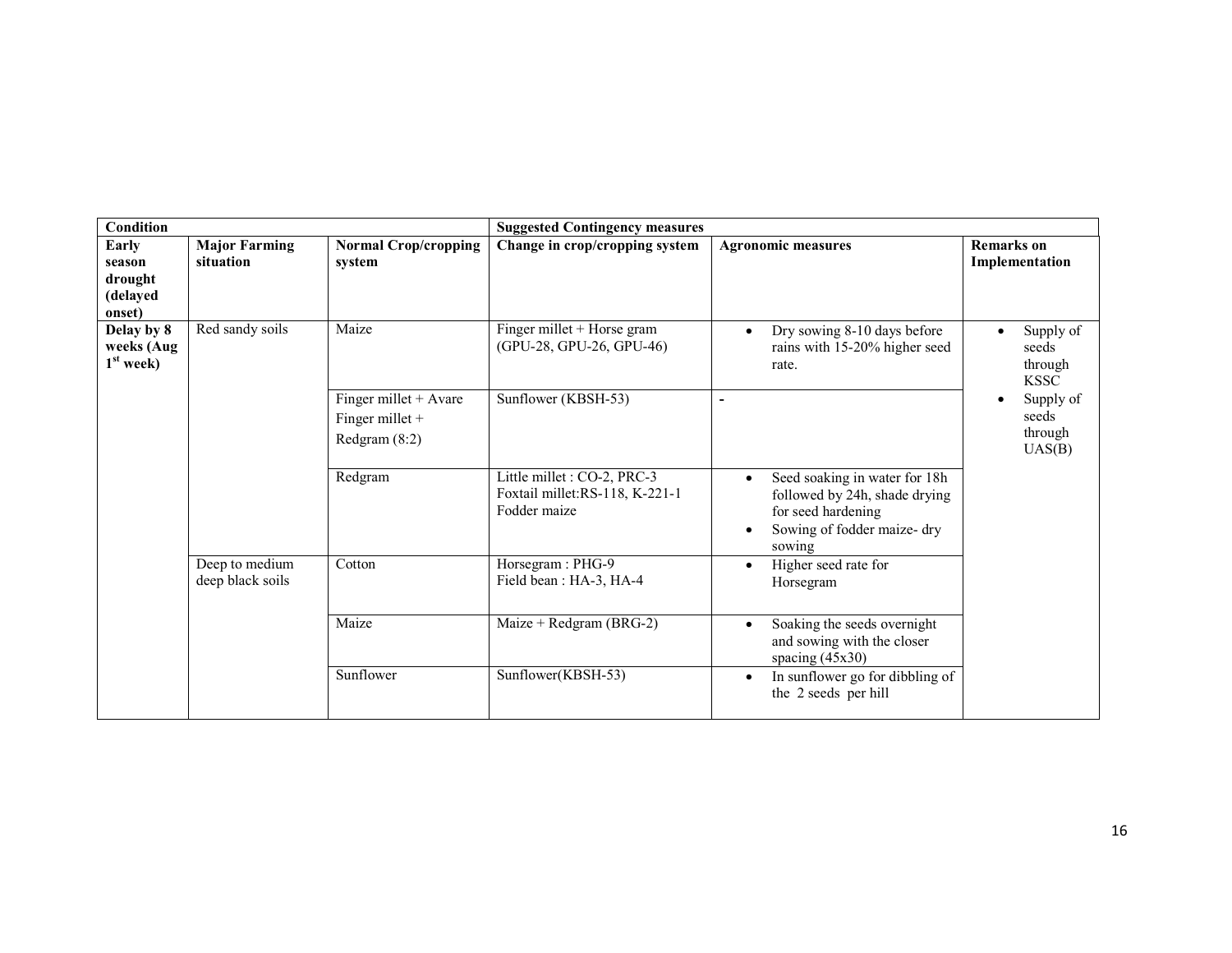| Condition                                                                             |                                          |                                                           | <b>Suggested Contingency measures</b>                                                  |                                                                                                        |                   |  |  |
|---------------------------------------------------------------------------------------|------------------------------------------|-----------------------------------------------------------|----------------------------------------------------------------------------------------|--------------------------------------------------------------------------------------------------------|-------------------|--|--|
| <b>Early season</b>                                                                   | Major                                    | <b>Normal</b>                                             | Crop management                                                                        | Soil nutrient & moisture                                                                               | <b>Remarks</b> on |  |  |
| drought                                                                               | Farming<br>situation                     | Crop/cropping<br>system                                   |                                                                                        | conservation measures                                                                                  | Implementation    |  |  |
| <b>Normal onset</b><br>followed by 15-20<br>days dry spell after<br>sowing leading to | Red sandy<br>soils                       | Maize                                                     | Thinning<br>Protective irrigation<br>through sprinkler                                 | Repeated inter cultivation                                                                             |                   |  |  |
| poor<br>germination/crop<br>stand etc.)                                               |                                          | Finger millet + Avare<br>Finger millet +<br>Redgram (8:2) | Thinning of Ragi passing<br>spine harrow<br>Sowing of the minor<br>millets like Navane | Brush harrow to break<br>the crust                                                                     |                   |  |  |
|                                                                                       |                                          | Redgram                                                   | Thinning<br>$\bullet$<br>Protective irrigation<br>through sprinkler                    | Repeated inter<br>cultivation<br>Opening of the<br>conservative furrows<br>between the redgram<br>rows |                   |  |  |
|                                                                                       | Deep to<br>medium<br>deep black<br>soils | Cotton                                                    | Thinning, Gapfilling<br>Protective irrigation<br>through sprinkler                     | Repeated inter<br>cultivation<br>Mulching with weeds                                                   |                   |  |  |
|                                                                                       |                                          | Maize                                                     | Optimum plant<br>population, thinning                                                  | Passing of the harrower<br>to break the clods and<br>reduce the moisture loss                          |                   |  |  |
|                                                                                       |                                          | Sunflower (KBSH-1)                                        | Thinning<br>$\bullet$<br>Protective irrigation<br>through sprinkler                    | Repeated inter<br>$\bullet$<br>cultivation<br>Mulching with weeds                                      |                   |  |  |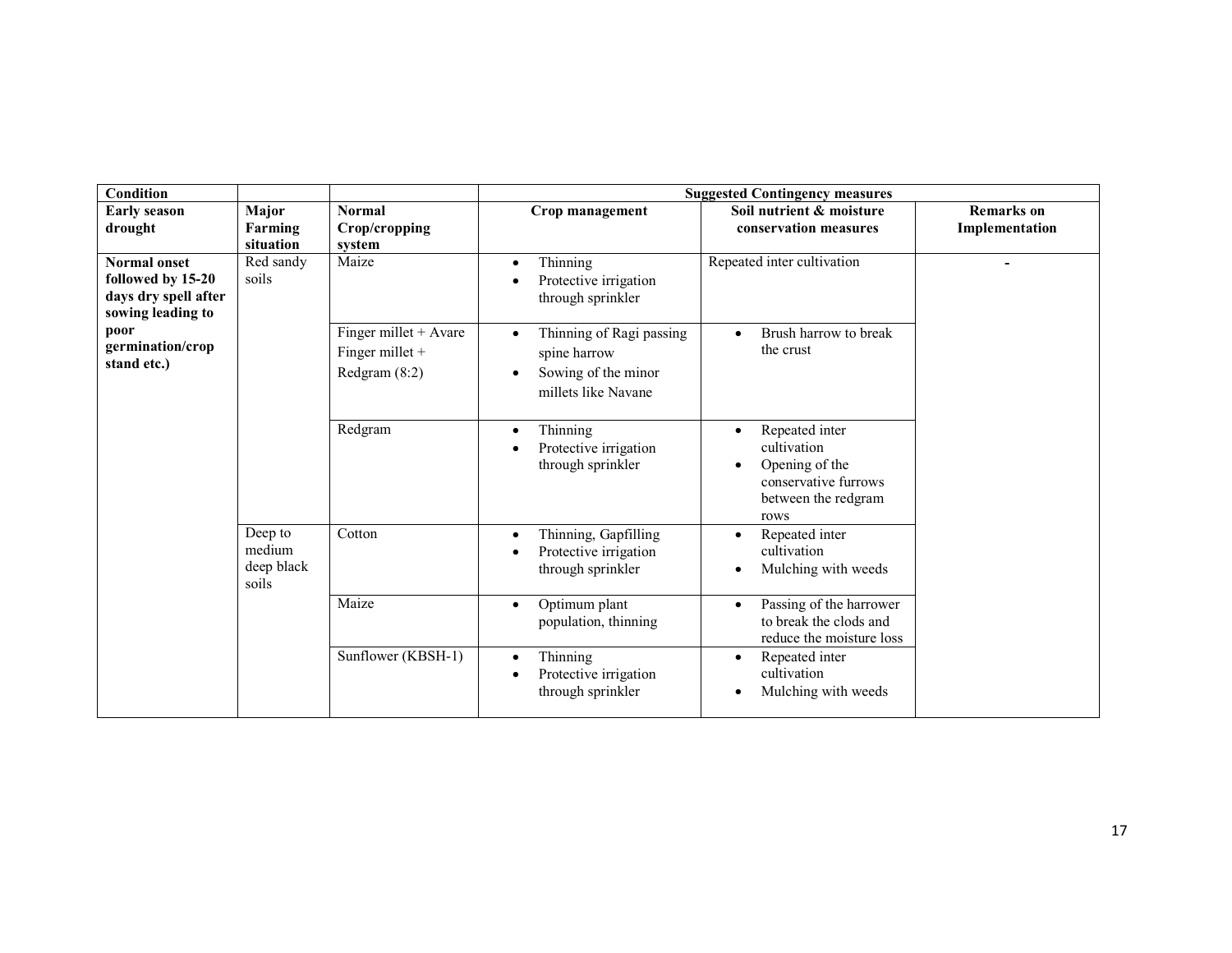| <b>Condition</b>                                                                                 |                                    |                                    |                                                                                                                                                                                                                                  | <b>Suggested Contingency measures</b>                                                                            |                                     |
|--------------------------------------------------------------------------------------------------|------------------------------------|------------------------------------|----------------------------------------------------------------------------------------------------------------------------------------------------------------------------------------------------------------------------------|------------------------------------------------------------------------------------------------------------------|-------------------------------------|
| Mid season drought<br>(long dry spell,<br>consecutive 2 weeks<br>rainless $(>2.5$ mm)<br>period) | <b>Major Farming</b><br>situation  | <b>Normal Crop/cropping system</b> | Crop management                                                                                                                                                                                                                  | Soil nutrient &<br>moisture conservation<br>measures                                                             | <b>Remarks</b> on<br>Implementation |
| At vegetative stage                                                                              | Red sandy soils                    | Maize                              | Split application of the<br>$\bullet$<br>nitrogen<br>Mulching with organics to<br>$\bullet$<br>extend the period of<br>moisture<br>availability.<br>Thin out the 25% of the<br>$\bullet$<br>crop and use them as a<br>feed/mulch | Repeated<br>$\bullet$<br>inter cultivation<br>opening of<br>$\bullet$<br>furrow for the<br>conservation<br>weeds |                                     |
|                                                                                                  |                                    | Finger millet + Avare $(8:1)$      | Thinning of crops-Ragi                                                                                                                                                                                                           | Repeated Inter<br>cultivation-                                                                                   |                                     |
|                                                                                                  |                                    | Redgram                            | Mulching with organics to<br>$\bullet$<br>extend the period of<br>moisture<br>availability.<br>Thin out the 25% of the<br>$\bullet$<br>crop and use them as a<br>feed/mulch                                                      | Repeated<br>$\bullet$<br>inter cultivation<br>opening of furrow<br>$\bullet$<br>for the<br>conservation<br>weeds |                                     |
|                                                                                                  | Deep to medium<br>deep black soils | Maize                              | Complete hoeing and weeding<br>in the field to provide dust<br>mulch                                                                                                                                                             | Repeated inter<br>cultivation                                                                                    |                                     |
|                                                                                                  |                                    | Cotton                             | Take 2 Sprays of planofix<br>$2ml/9$ l of water at 45 and 55<br>DAS in cotton to prevent the<br>square drying                                                                                                                    | Blade harrowing, Ridges<br>and furrow                                                                            |                                     |
|                                                                                                  |                                    | Sunflower                          | Intercultivation<br>Protective irrigation                                                                                                                                                                                        | Mulching                                                                                                         |                                     |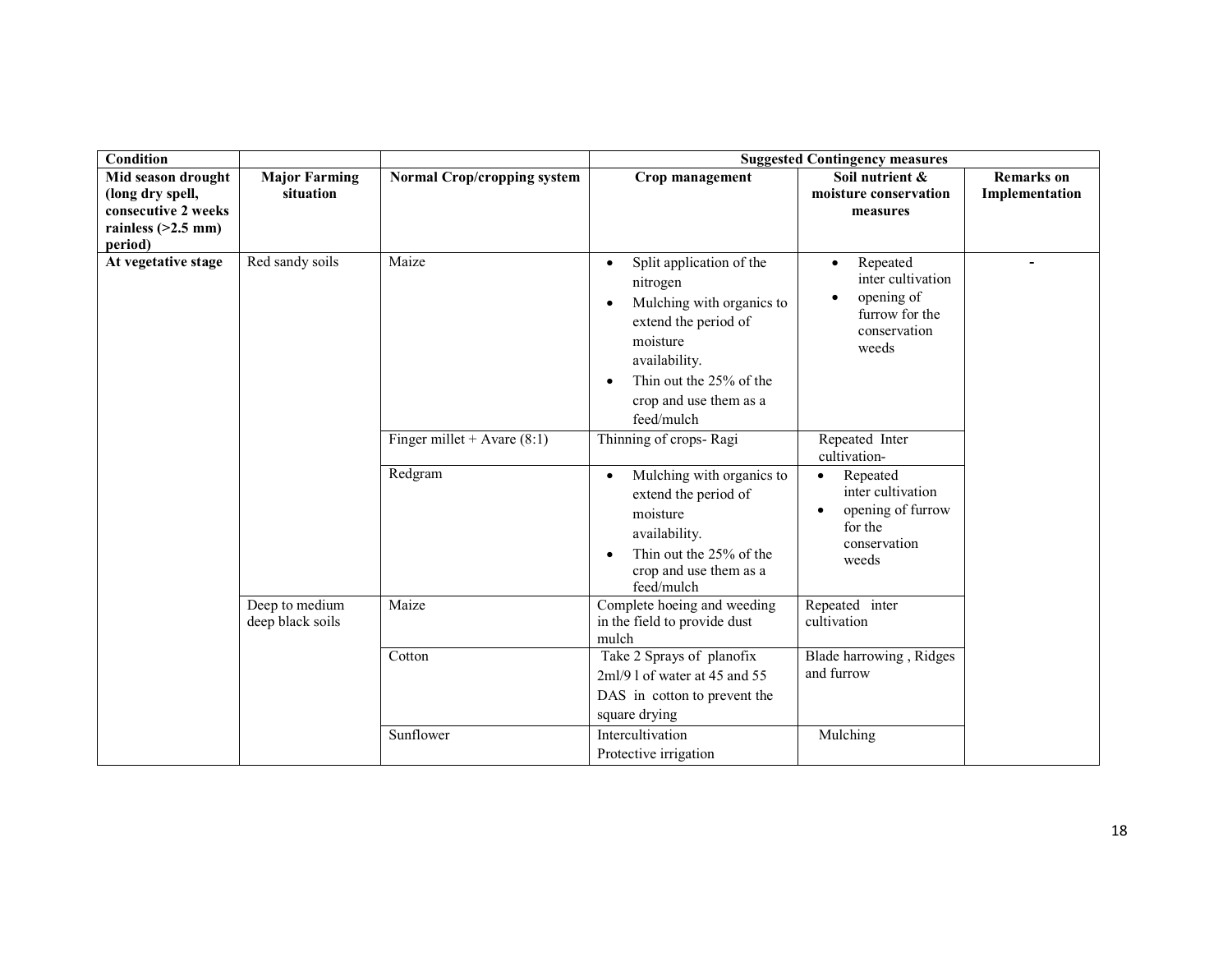| Condition                                                                                        |                                    |                                                   |                            | <b>Suggested Contingency measures</b>                           |                                     |
|--------------------------------------------------------------------------------------------------|------------------------------------|---------------------------------------------------|----------------------------|-----------------------------------------------------------------|-------------------------------------|
| Mid season drought<br>(long dry spell,<br>consecutive 2 weeks<br>rainless $(>2.5$ mm)<br>period) | <b>Major Farming</b><br>situation  | <b>Normal Crop/cropping system</b>                | Crop management            | Soil nutrient &<br>moisture conservation<br>measures            | <b>Remarks</b> on<br>Implementation |
| At flowering/<br>fruiting stage                                                                  | Red sandy soils                    | Maize<br>Finger millet + Avare $(8:1)$<br>Redgram | Protective irrigation      | Nutrient spray with 2%<br>urea or DAP- Maize,<br>Redgram, Ragi, |                                     |
|                                                                                                  | Deep to medium<br>deep black soils | Maize<br>Cotton<br>Sunflower                      | Repeated Inter cultivation | Protective irrigation                                           |                                     |

| Condition               |                                                       |                                                                                   |                                                                                                                                                                                                                                                                        | <b>Suggested Contingency measures</b>                                                                                                                                                                                                                                                   |                                     |
|-------------------------|-------------------------------------------------------|-----------------------------------------------------------------------------------|------------------------------------------------------------------------------------------------------------------------------------------------------------------------------------------------------------------------------------------------------------------------|-----------------------------------------------------------------------------------------------------------------------------------------------------------------------------------------------------------------------------------------------------------------------------------------|-------------------------------------|
| <b>Terminal drought</b> | <b>Major Farming</b><br>situation                     | <b>Normal Crop/cropping system</b>                                                | Crop management                                                                                                                                                                                                                                                        | <b>Rabi Crop planning</b>                                                                                                                                                                                                                                                               | <b>Remarks</b> on<br>Implementation |
|                         | Red sandy soils<br>Deep to medium<br>deep black soils | Maize<br>Finger millet + Avare $(8:1)$<br>Redgram<br>Maize<br>Cotton<br>Sunflower | • Protective irrigation-<br>Maize<br>• Redgram harvested for<br>vegetable purpose.<br>• Harvested at physiological<br>maturity stage harvest<br>for fodder- Maize, Ragi<br>Protective irrigation<br>٠<br>Harvesting at<br>$\bullet$<br>physiological maturity<br>stage | Horse gram<br>(October month)<br>Safflower,<br>Chickpea, Jowar<br>Rabi<br>cotton- In some<br>areas of Harapanahalli tq.<br>Farmers will take up<br>sowing of cotton during<br>the month of Oct. those<br>have protective<br>who<br>irrigation facility in red<br>and black cotton soils |                                     |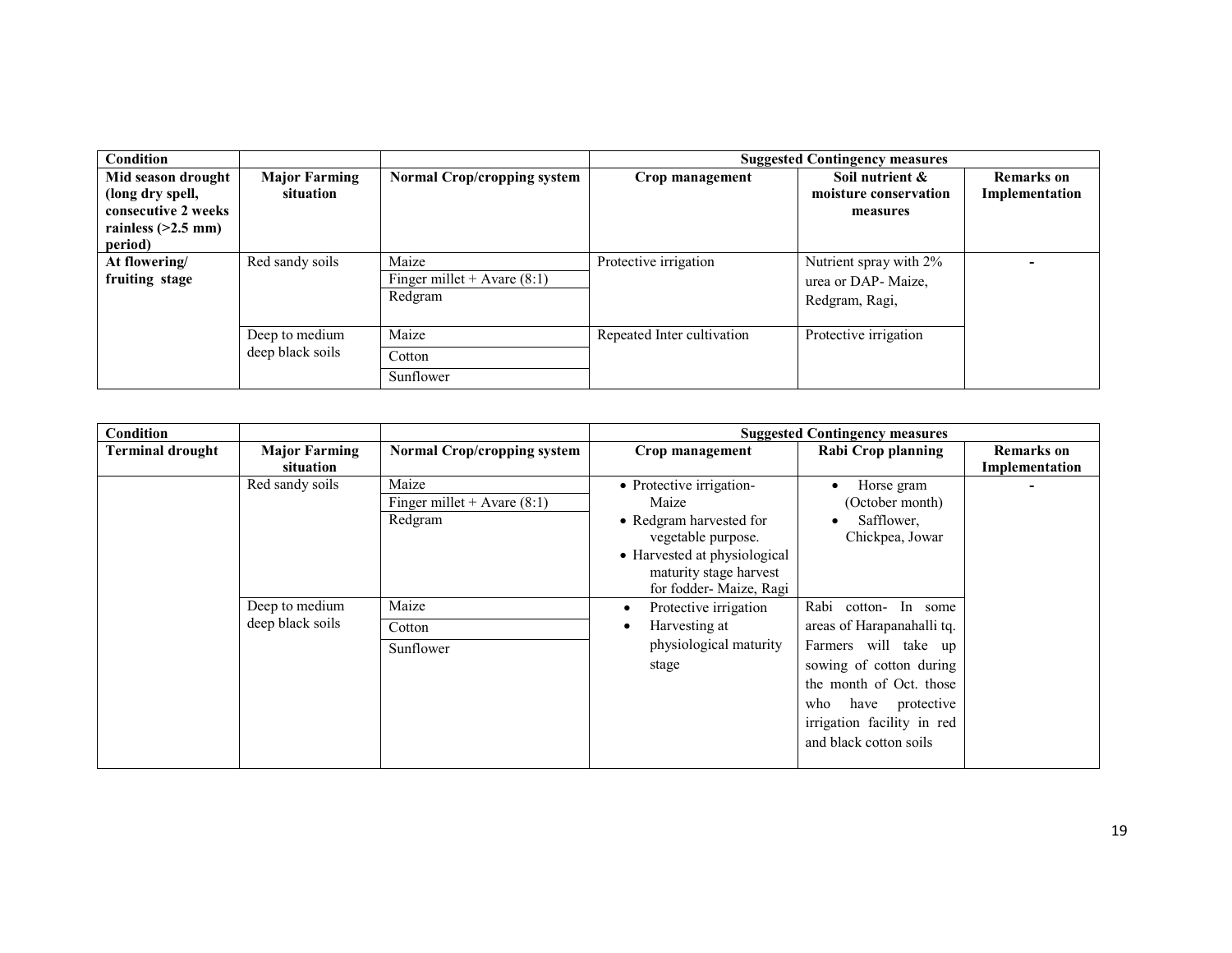# 2.1.2 Irrigated situation

| Condition                                                                 |                                    |                                    |                                                     | <b>Suggested Contingency measures</b>                                         |                                                                                                     |
|---------------------------------------------------------------------------|------------------------------------|------------------------------------|-----------------------------------------------------|-------------------------------------------------------------------------------|-----------------------------------------------------------------------------------------------------|
|                                                                           | <b>Major Farming</b>               | <b>Normal Crop/cropping system</b> | Change in crop/cropping                             | <b>Agronomic measures</b>                                                     | <b>Remarks</b> on                                                                                   |
|                                                                           | situation                          |                                    | system                                              |                                                                               | Implementation                                                                                      |
| Delayed / Limited<br>release of water in<br>canals due to low<br>rainfall | Deep to medium<br>deep black soils | Rice - Rice                        | Greengram<br>Maize<br>Aerobic rice<br>- Upto 25 DAS | Alternate<br>furrow<br>irrigation<br>Limited<br>irrigation<br>Drip irrigation | Seeds<br>supplied<br>through<br>KSSC and<br>UAS(B)<br>Aerobic<br>$\bullet$<br>varieties,<br>$MAS-1$ |

| Condition                                                                              |                                    |                                    | <b>Suggested Contingency measures</b>                                                                                                       |                           |                   |  |
|----------------------------------------------------------------------------------------|------------------------------------|------------------------------------|---------------------------------------------------------------------------------------------------------------------------------------------|---------------------------|-------------------|--|
|                                                                                        | <b>Major Farming</b>               | <b>Normal Crop/cropping system</b> | Change in crop/cropping                                                                                                                     | <b>Agronomic measures</b> | <b>Remarks</b> on |  |
|                                                                                        | situation                          |                                    | svstem                                                                                                                                      |                           | Implementation    |  |
| Non release of<br>water in canals<br>under delayed onset<br>of monsoon in<br>catchment | Deep to medium<br>deep black soils | Rice - Rice                        | Go for crops like minor millets,<br>ground nut-If the rainfall occurs<br>at the time of sowing and then it<br>will with stand up to 25 days | soil mulching             |                   |  |

| Condition         |                      |                             | <b>Suggested Contingency measures</b> |                           |                   |
|-------------------|----------------------|-----------------------------|---------------------------------------|---------------------------|-------------------|
|                   | <b>Major Farming</b> | Normal Crop/cropping system | Change in crop/cropping               | <b>Agronomic measures</b> | <b>Remarks</b> on |
|                   | situation            |                             | svstem                                |                           | Implementation    |
| Lack of inflows   | Deep to medium       | Rice – Rice                 | Maize $+$ Pigeon pea                  | Repeated intercultivation |                   |
| into tanks due to | deep black soils     |                             | Ragi + cowpea                         | Earthingup,               |                   |
| insufficient      |                      |                             |                                       |                           |                   |
| /delayed onset of |                      |                             | Irrigate crops in critical stages.    |                           |                   |
| monsoon           |                      |                             | Vegetative stage, Dough stage         |                           |                   |
|                   |                      |                             | grain filling stage                   |                           |                   |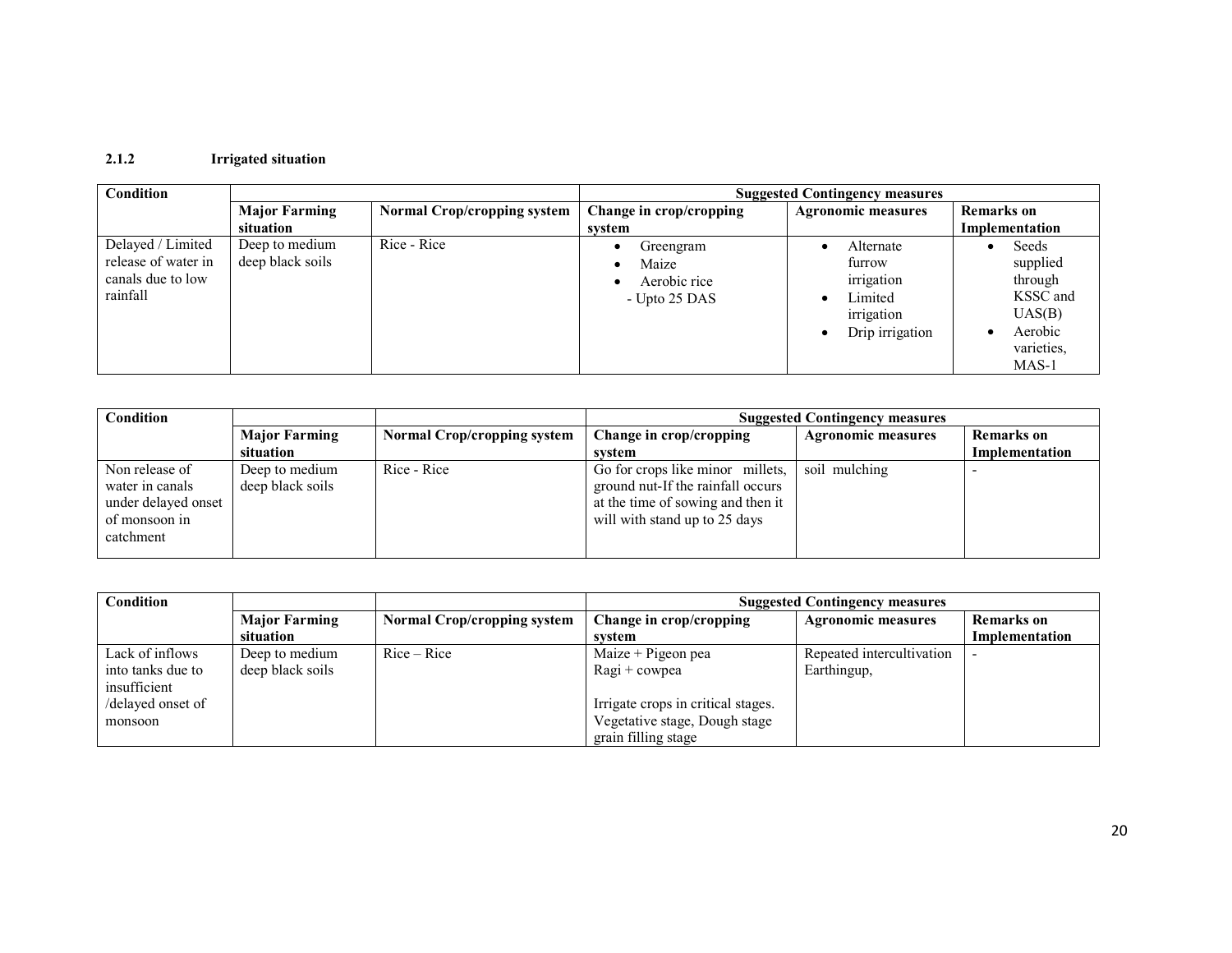| <b>Condition</b>                                                                                   |                                    |                                    | <b>Suggested Contingency measures</b> |                                           |                              |
|----------------------------------------------------------------------------------------------------|------------------------------------|------------------------------------|---------------------------------------|-------------------------------------------|------------------------------|
|                                                                                                    | <b>Major Farming</b><br>situation  | <b>Normal Crop/cropping system</b> | Change in crop/cropping<br>svstem     | <b>Agronomic measures</b>                 | Remarks on<br>Implementation |
| Insufficient<br>groundwater<br>recharge due to low<br>rainfall<br>Any other condition<br>(specify) | Deep to medium<br>deep black soils | Maize<br>Cotton                    | No change                             | Adopt alternate row/<br>furrow irrigation | $\overline{\phantom{0}}$     |

#### 2.2 Unusual rains (untimely, unseasonal etc) (for both rainfed and irrigated situations)

| Condition                                                                         | <b>Suggested contingency measure</b>                                                                                                                                                                                                                                                                                                                                                                                                                                                                                                                          |                        |                                                                               |                                   |  |
|-----------------------------------------------------------------------------------|---------------------------------------------------------------------------------------------------------------------------------------------------------------------------------------------------------------------------------------------------------------------------------------------------------------------------------------------------------------------------------------------------------------------------------------------------------------------------------------------------------------------------------------------------------------|------------------------|-------------------------------------------------------------------------------|-----------------------------------|--|
| <b>Continuous high</b><br>rainfall in a short<br>span leading to<br>water logging | Vegetative stage                                                                                                                                                                                                                                                                                                                                                                                                                                                                                                                                              | <b>Flowering stage</b> | <b>Crop maturity</b><br>stage                                                 | Post harvest                      |  |
| Maize                                                                             | Provide surface drainage. If the water logging is permanent then<br>go for sub surface drainage - for all soils<br>Foliar application of NPK and micro nutrients in early stages,<br>for crop recovery from excess moisture.<br>Take up plant protection measures with endosulfan and<br>mancozeb (both $(a)$ 0.2%) to manage stem borer, cob worm and<br>diseases. De-top at physiological maturity to provide aeration<br>for effective management of sheath blight and to avoid crop<br>lodging.<br>Postpone harvesting of crop till dry weather prevails. | Provide drainage       | Drain out excess<br>water<br>Harvesting at<br>physiological<br>maturity stage | Transport / Shift to<br>dry place |  |
| Pigeonpea                                                                         | Provide surface drainage, If the water logging is permanent then                                                                                                                                                                                                                                                                                                                                                                                                                                                                                              | Provide drainage       |                                                                               |                                   |  |
| Ragi                                                                              | go for sub surface drainage - for all soils<br>Foliar application of NPK and micro nutrients in early stages,<br>for crop recovery from excess moisture.                                                                                                                                                                                                                                                                                                                                                                                                      | Provide drainage       | Harvest pigeon pea<br>for vegetable<br>purpose                                |                                   |  |
| Ground nut<br>Sunflower                                                           | Provide surface drainage, If the water logging is permanent then<br>go for sub surface drainage - for all soils                                                                                                                                                                                                                                                                                                                                                                                                                                               | Provide drainage       |                                                                               |                                   |  |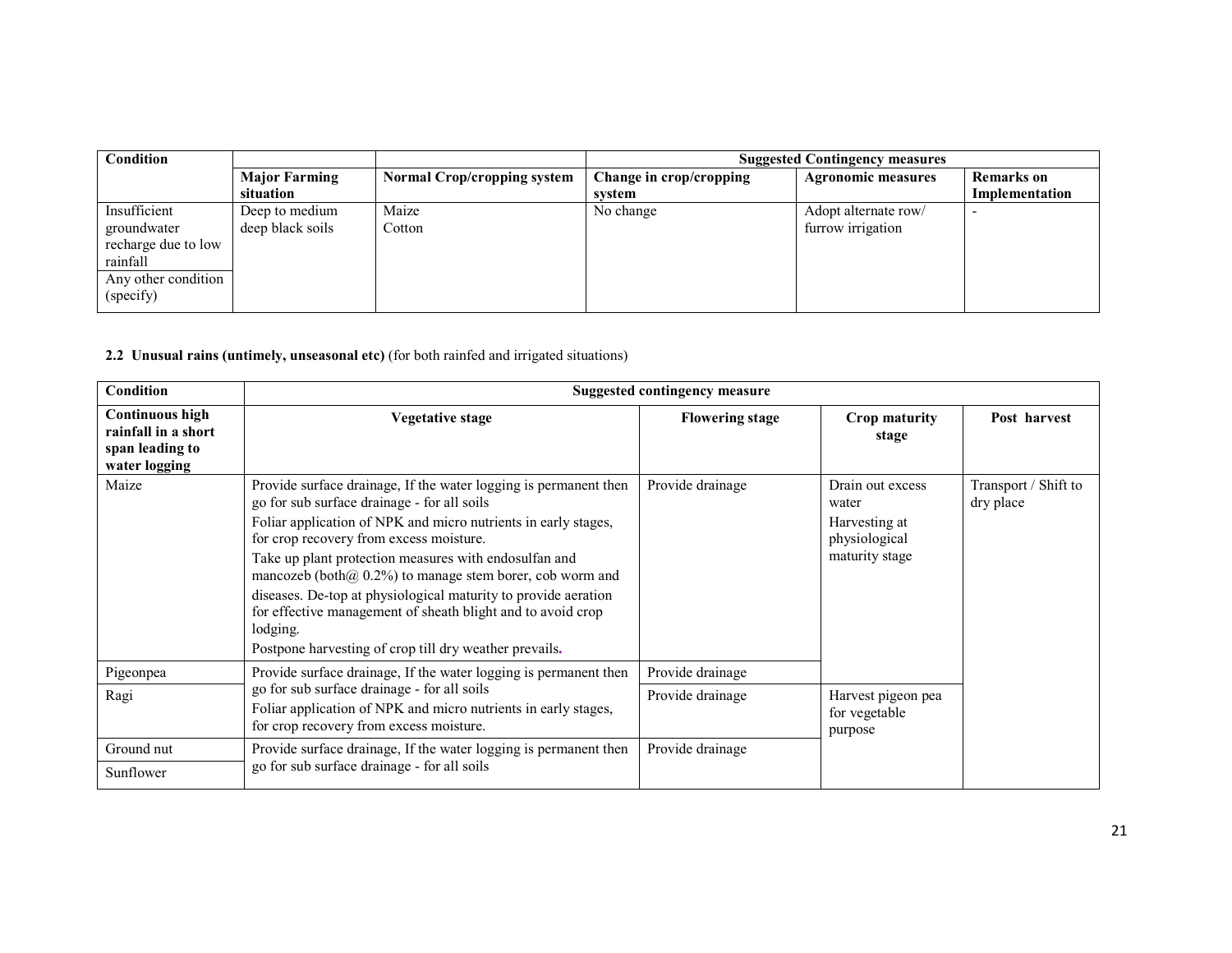| Cotton                                                     | Provide surface drainage, If the water logging is permanent then<br>go for sub surface drainage - for all soils<br>Foliar application of NPK and micro nutrients<br>in early stages, for crop recovery from excess moisture. Go in<br>for spray with fungicides to prevent rotting of reproductive<br>parts. |                                                                                       |                                                       |                      |
|------------------------------------------------------------|--------------------------------------------------------------------------------------------------------------------------------------------------------------------------------------------------------------------------------------------------------------------------------------------------------------|---------------------------------------------------------------------------------------|-------------------------------------------------------|----------------------|
| <b>Horticulture</b>                                        |                                                                                                                                                                                                                                                                                                              |                                                                                       |                                                       |                      |
| All vegetables                                             | Draining out of excess water                                                                                                                                                                                                                                                                                 | Draining out of excess<br>water                                                       | Draining out of<br>excess water                       | Protected Storage    |
| Arecanut                                                   | $-do-$                                                                                                                                                                                                                                                                                                       | $-do-$                                                                                | $-do-$                                                |                      |
| Banana                                                     | $-do-$                                                                                                                                                                                                                                                                                                       | $-do-$                                                                                | $-do-$                                                |                      |
| Heavy rainfall with<br>high speed winds in<br>a short span |                                                                                                                                                                                                                                                                                                              |                                                                                       |                                                       |                      |
| All crops                                                  | Draining out of excess water<br>Foliar spray with 2% urea                                                                                                                                                                                                                                                    | Draining out of excess<br>water<br>Wrapping and propping<br>Foliar spray with 2% urea | Draining out of excess water<br>Wrapping and propping | Protected<br>Storage |
| <b>Horticulture</b>                                        |                                                                                                                                                                                                                                                                                                              |                                                                                       |                                                       |                      |
| All crops                                                  | Draining out of excess water                                                                                                                                                                                                                                                                                 | Draining out of excess<br>water<br>Wrapping and propping                              | Draining out of excess water<br>Wrapping and propping | Protected<br>Storage |

| Outbreak of pests and diseases<br>due to unseasonal rains |               |                                                                                                         |                                                                                             |  |
|-----------------------------------------------------------|---------------|---------------------------------------------------------------------------------------------------------|---------------------------------------------------------------------------------------------|--|
| Maize                                                     | Stem borer    | Use of carbaryl $4G(15 \text{ kg/ha})$ or spray with<br>chloropyriphos or Endosulfan $\omega$ 2 ml / 1t | Use of carbaryl 4G (15 kg/ha) or spray with<br>chloropyriphos or Endosulfan $(a)$ 2 ml / 1t |  |
|                                                           | Downey mildew | Seed treatment with Ridomyl MZ $\omega$ 2.5<br>gm/1kg seed and spray with Ridomyl MZ 2.3                | Seed treatment with Ridomyl MZ $@$ 2.5 gm/1kg                                               |  |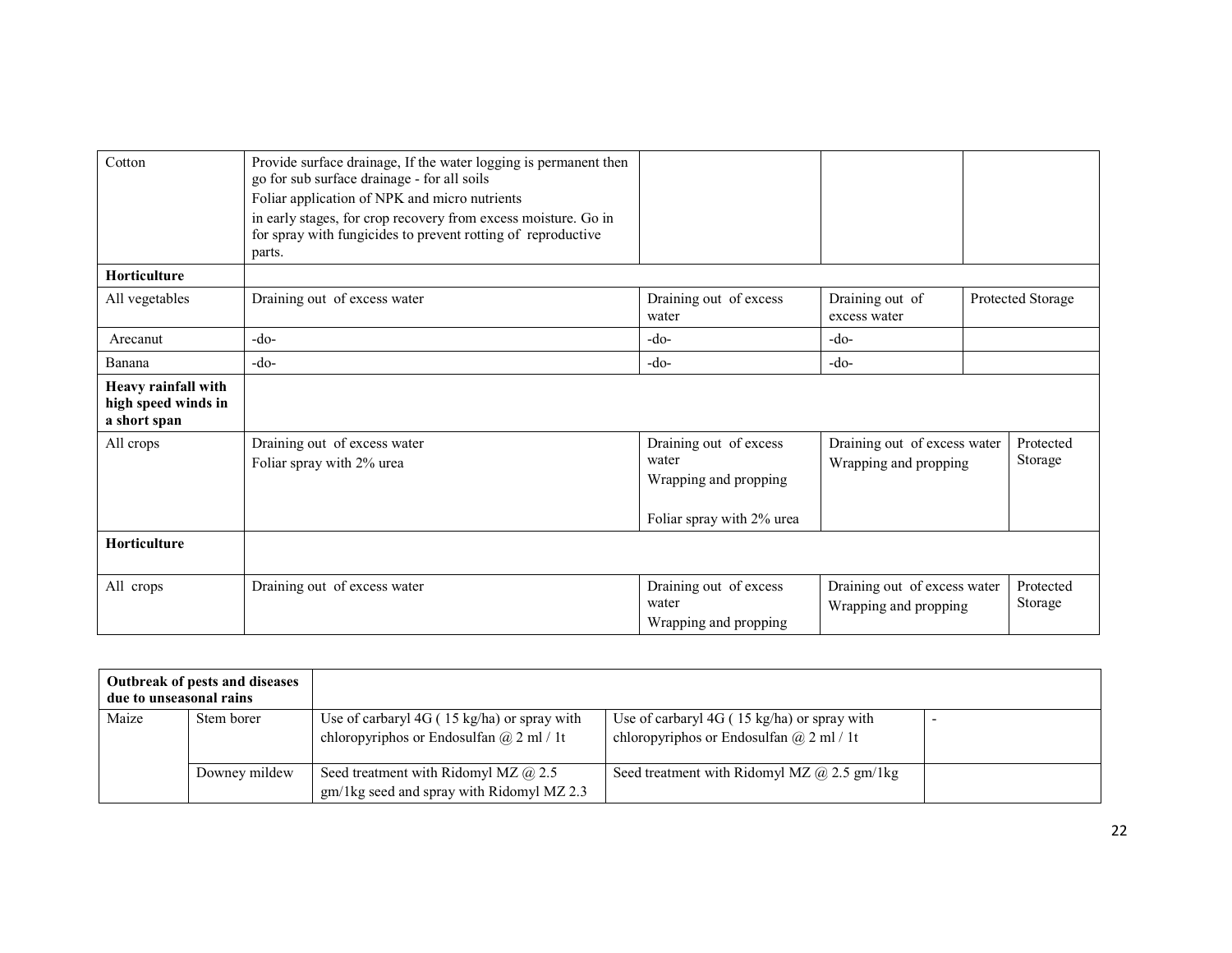|           |                            | gm/1t                                                                                                                                                                                            | seed and spray with Ridomyl MZ 2.3 gm / 1t                                                                                                                                                  |                |
|-----------|----------------------------|--------------------------------------------------------------------------------------------------------------------------------------------------------------------------------------------------|---------------------------------------------------------------------------------------------------------------------------------------------------------------------------------------------|----------------|
| Pigeonpea | Pod borer                  | During flowering spray with profenophos<br>$2ml/1t$ .<br>Use of pheromone traps $(a)$ 10 traps / ha.<br>Spray with chlorpyriphos (2ml/1t) or<br>Indoxicarb 1 ml/1t                               | During flowering spray with profenophos 2ml/1t.<br>Use of pheromone traps $\omega$ 10 traps / ha.<br>Spray with chlorpyriphos (2ml/1t) or Indoxicarb 1<br>ml/1t                             |                |
|           | Sterility mosaic           | Remove affected plants and destroy spray with<br>Dicofol 20 EC<br>$@$ 2.5 ml/1t after 30 and 45<br>days sowing<br>Use of sterility mosaic resistant variety ICP-<br>7035                         | Remove affected plants and destroy spray with<br>Dicofol 20 EC<br>$@$ 2.5 ml/1t after 30 and 45<br>days sowing<br>Use of sterility mosaic resistant variety ICP-7035                        | $\blacksquare$ |
| Avare     | Pod borer                  | During flowering dust with Fenvelrate or<br>malathion $\omega$ 25 kg/ha                                                                                                                          | During flowering dust with Fenvelrate or<br>malathion $\omega$ 25 kg/ha                                                                                                                     |                |
|           | Yellow mosaic              | Remove affected plants and destroy spray<br>with Dimethoate 1.7 ml / 1t                                                                                                                          | Remove affected plants and destroy spray with<br>Dimethoate 1.7 ml / 1t                                                                                                                     | $\blacksquare$ |
| Sunflower | Bud necrosis               | Spray with Imidachloprid $0.5 - 1.0$ ml/1t or<br>oxydemotan methyl 1.5 ml/1t                                                                                                                     | Spray with Imidachloprid $0.5 - 1.0$ ml/1t or<br>oxydemotan methyl 1.5 ml/1t                                                                                                                | $\blacksquare$ |
|           | Leaf eating<br>caterpillar | Hand picking of eggs and larva and destroy.<br>Spray with cypermethrin1ml/1t                                                                                                                     | Hand picking of eggs and larva and destroy.<br>Spray with cypermethrin1ml/1t                                                                                                                | $\blacksquare$ |
| Arecanut  | Kole roga                  | Remove and burn infected fallen nuts<br>Before initiation of early mansoon spray with<br>1 bordex mixture or Blitox 0.3 % ( $3 \text{ gm/1t}$ )<br>and after 40-50 days after 1 spray repeat the | Remove and burn infected fallen nuts<br>Before initiation of early mansoon spray with 1<br>bordex mixture or Blitox 0.3 % (3 gm/1t) and<br>after 40-50 days after 1 spray repeat the spray. | $\blacksquare$ |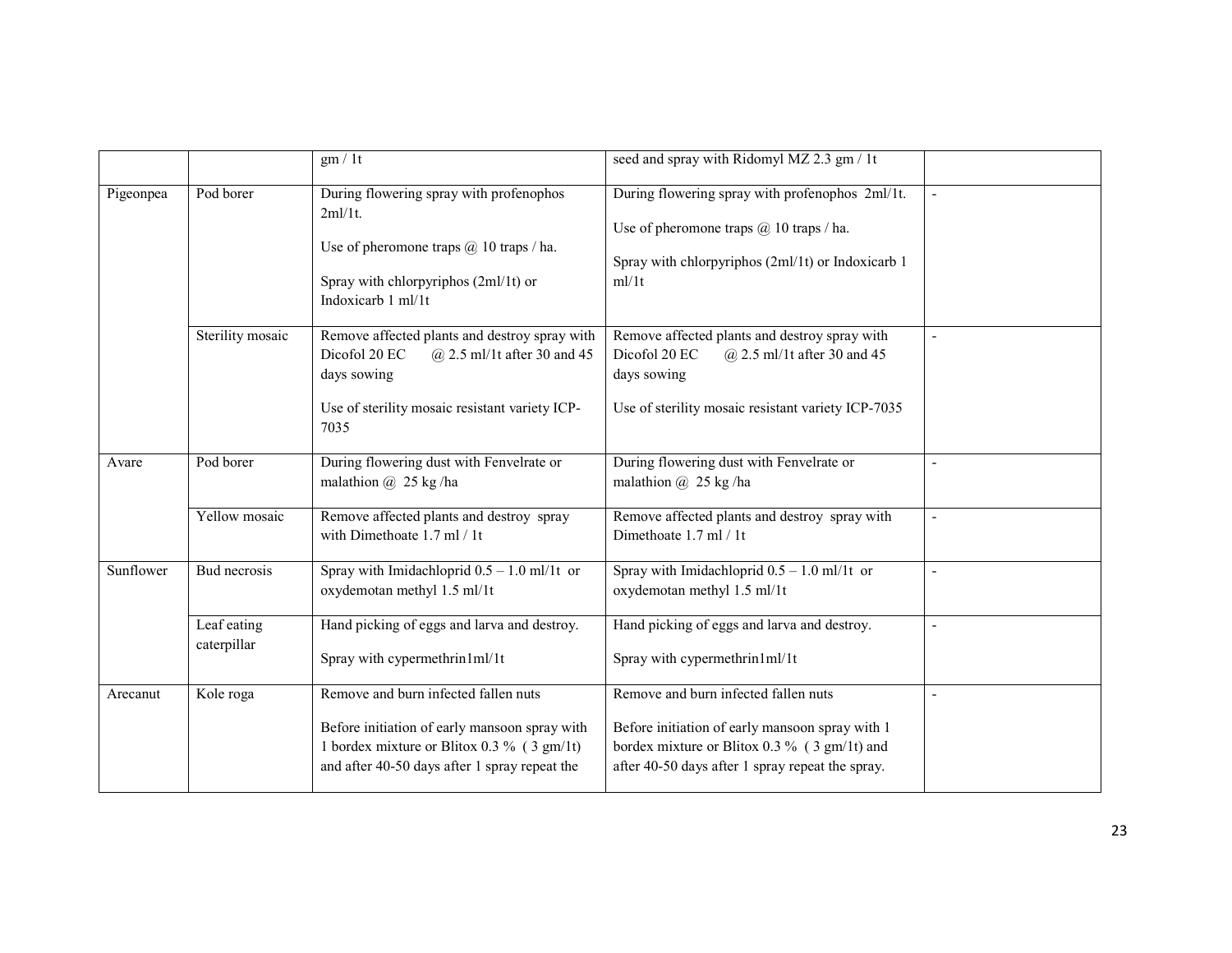|         |                         | spray.                                                                                                                                                                |                                                                                                                                                                                  |  |
|---------|-------------------------|-----------------------------------------------------------------------------------------------------------------------------------------------------------------------|----------------------------------------------------------------------------------------------------------------------------------------------------------------------------------|--|
|         | Inflorescence<br>drying | Remove dried inflorescence and destroy spray<br>Dithone M-45 (3 $gm/1$ t) during inflorence<br>opening and 20-25 days later.                                          | Remove dried inflorescence and destroy spray<br>Dithone M-45 $(3 \text{ gm/1 t})$ during inflorence opening<br>and 20-25 days later.                                             |  |
|         | Spindle bug             | During summer spray monocrotophos (1-3)<br>$ml/1$ t) or place 5-10 gm carbofuron or phorate<br>inside the centers portion of plant                                    | During summer spray monocrotophos (1-3 ml/1 t)<br>or place 5-10 gm carbofuron or phorate inside the<br>centers portion of plant                                                  |  |
| Coconut | Bud rot                 | Remove affected bud portion and paste 1 %<br>Bordeaux paste.<br>Spray with 1 % Bordeaux mixture.                                                                      | Remove affected bud portion and paste 1 %<br>Bordeaux paste.<br>Spray with 1 % Bordeaux mixture.                                                                                 |  |
| Banana  | Leaf spot               | Remove and burn affected leaves.<br>Fallow recommended spacing while planting<br>Drain out the excess water<br>Spray with Blitox (3gm/1t) or Hexaconazol (<br>1ml/1t) | Remove and burn affected leaves.<br>Fallow recommended spacing while planting<br>Drain out the excess water<br>Spray with Blitox (3gm/1t) or Hexaconazol (1ml/<br>1 <sub>t</sub> |  |
| Tomato  | Blight                  | Fallow recommended spacing (3 feet Row to<br>Row x 1 feet plant to plant)                                                                                             | Fallow recommended spacing (3 feet Row to Row<br>x 1 feet plant to plant)                                                                                                        |  |
|         |                         | Spray Ridomyl MZ (2 gm / 1t)                                                                                                                                          | Spray Ridomyl MZ (2 gm / 1t)                                                                                                                                                     |  |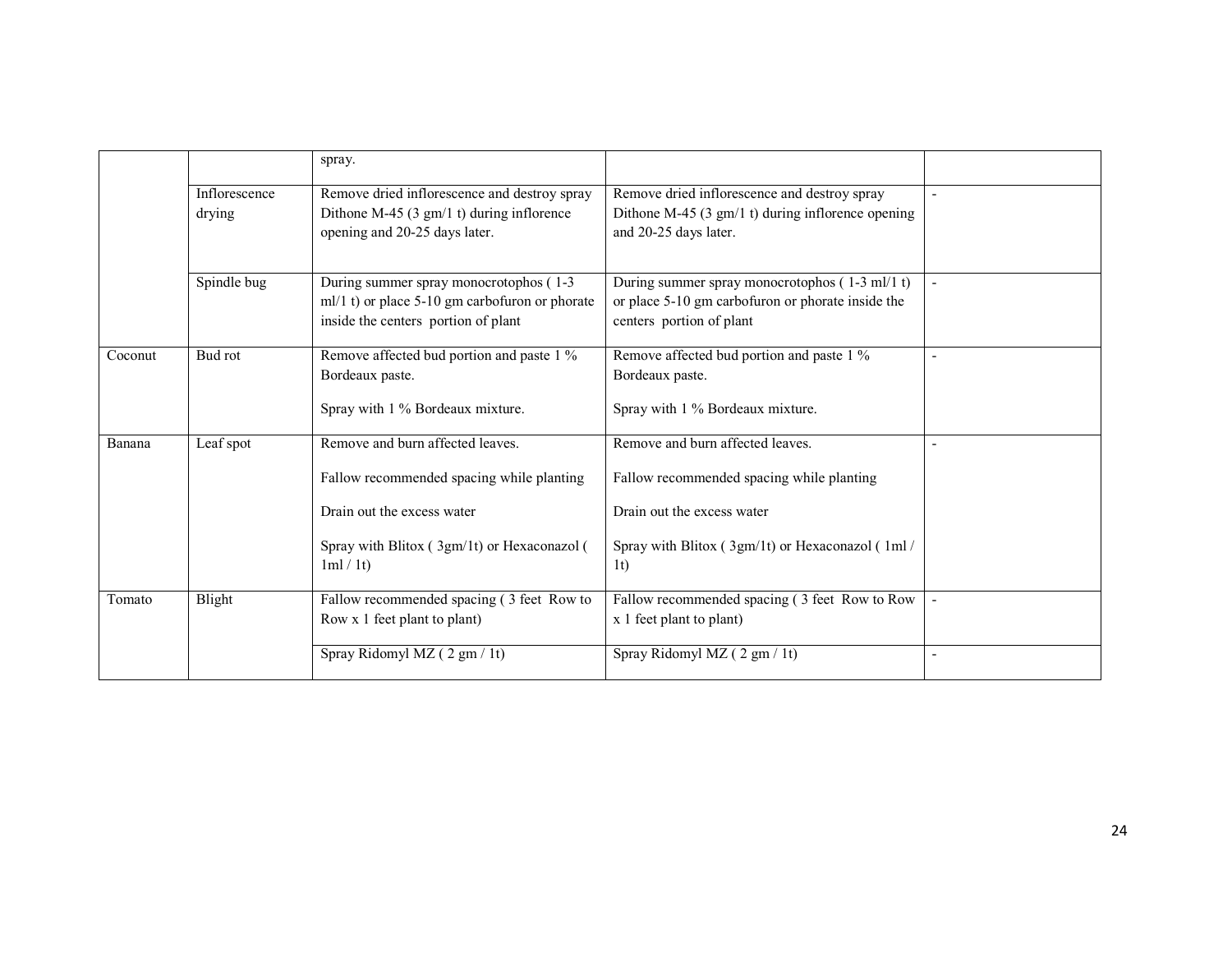#### 2.3 Floods

| <b>Condition</b>                               |                                                                                                | <b>Suggested contingency measure</b>                                                                                                                                                  |                                           |                                           |
|------------------------------------------------|------------------------------------------------------------------------------------------------|---------------------------------------------------------------------------------------------------------------------------------------------------------------------------------------|-------------------------------------------|-------------------------------------------|
| Transient water logging/partial<br>inundation  | Seedling / nursery stage                                                                       | <b>Vegetative stage</b>                                                                                                                                                               | <b>Reproductive stage</b>                 | At harvest                                |
| All others except rice                         | Resowing                                                                                       | Top dressing with 25 $\frac{1}{4}$<br>Recommended Fertilizer Dose.<br>Foliar application of NPK and<br>micro nutrients in early stages,<br>for crop recovery from excess<br>moisture. | Draining out water after<br>flood recedes | Draining out water after<br>flood recedes |
| Rice                                           | No action required<br>Re-sowing in nursery<br>Foliar application of NPK and<br>micro nutrients | No action required<br>Top dressing with 25 $\frac{1}{4}$<br>Recommended Fertilizer Dose                                                                                               | No action required                        | No action required                        |
| <b>Horticulture</b>                            |                                                                                                |                                                                                                                                                                                       |                                           |                                           |
| Vegetables                                     | Resowing                                                                                       | Top dressing with 25 $\frac{1}{4}$<br><b>Recommended Fertilizer Dose</b>                                                                                                              | Draining out water after<br>flood recedes | Draining out water after<br>flood recedes |
| Continuous submergence<br>for more than 2 days |                                                                                                |                                                                                                                                                                                       |                                           |                                           |
| All Others except rice                         | Resowing                                                                                       | Top dressing with 25 $\frac{1}{4}$ RFD                                                                                                                                                | Draining out water after<br>flood recedes | Draining out water after<br>flood recedes |
| Rice                                           | resowing / re transplanting                                                                    | no action required                                                                                                                                                                    | no action required                        | no action required                        |
| <b>Horticulture</b>                            |                                                                                                |                                                                                                                                                                                       |                                           |                                           |
| Vegetables                                     | Resowing                                                                                       | Top dressing with 25 1/4 RFD                                                                                                                                                          | Draining out water after<br>flood recedes | Draining out water after<br>flood recedes |
| Coconut                                        | Raised Nursery bed                                                                             | Grow cover crops                                                                                                                                                                      | Open drainage                             | Harvest at maturity stage                 |
| Arecanut                                       | $-do-$                                                                                         | $-do-$                                                                                                                                                                                | $-do-$                                    | $-do-$                                    |
| Sea water intrusion                            |                                                                                                | NA                                                                                                                                                                                    |                                           |                                           |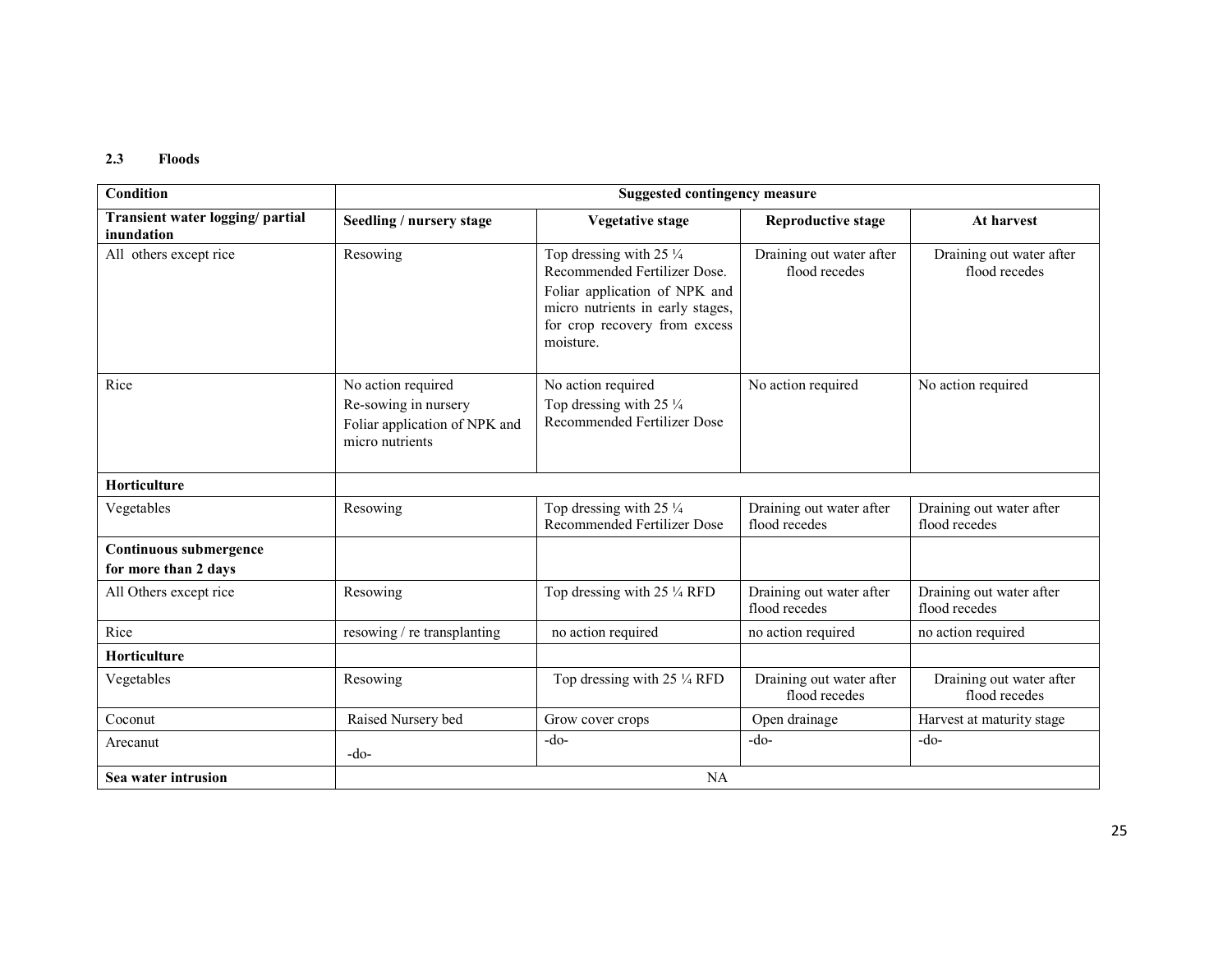# 2.4 Extreme events: Heat wave / Cold wave/Frost/ Hailstorm /Cyclone

| <b>Extreme event type</b> | <b>Suggested contingency measure</b> |                          |                           |                              |  |
|---------------------------|--------------------------------------|--------------------------|---------------------------|------------------------------|--|
|                           | Seedling / nursery stage             | Vegetative stage         | <b>Reproductive stage</b> | At harvest                   |  |
| <b>Heat Wave</b>          | <b>NA</b>                            |                          |                           |                              |  |
| Cold wave                 | <b>NA</b>                            |                          |                           |                              |  |
| Frost                     | <b>NA</b>                            |                          |                           |                              |  |
| <b>Hailstorm</b>          |                                      |                          |                           |                              |  |
| All crops                 | Re-planting                          | Re-planting if necessary | Re-planting if necessary  | protected storage of produce |  |
| All vegetables            | -do-                                 | -do-                     | -do-                      | $-do-$                       |  |
| Cyclone                   | NA                                   |                          |                           |                              |  |

#### 2.5Contingent strategies for Livestock, Poultry & Fisheries

#### 2.5.1 Livestock

|                |                                          | <b>Suggested contingency measures</b>             |                                                     |
|----------------|------------------------------------------|---------------------------------------------------|-----------------------------------------------------|
|                | <b>Before the event</b>                  | During the event                                  | After the event                                     |
| <b>Drought</b> | As the district is occasionally prone to | Harvest and use biomass of dried up crops (Maize, | Training/educating farmers for feed & fodder        |
|                | drought the following measures to be     | Paddy, Sorghum, Groundnut, Bajra, green gram,     | storage.                                            |
|                | taken to ameliorate the fodder           | horsegram, balckgram etc., material as fodder.    | Maintenance / repair of silo pits and feed/fodder   |
|                | deficiency                               | Use of unconventional and locally available cheap | stores.                                             |
|                | Sowing of cereals (Sorghum/Bajra) and    | feed ingredients especially groundnut cake and    | Encourage progressive farmers to grow fodder        |
|                | leguminous crops (Lucerne, Berseem,      | haulms as protein supplement for livestock during | crops of sorghum/bajra/maize(UP chari, MP chari,    |
|                | Horse gram, Cowpea) during North-East    | drought                                           | HC-136, HD-2, GAINT BAJRA, L-74, K-677,             |
|                | monsoon under dry land system for        | Concentrate ingredients such as Grains, brans,    | Ananad/African Tall etc., on their own lands $\&$   |
|                | fodder production.                       | chunnies & oilseed cakes, low grade grains etc.   | supporting them with assisting infrastructures like |
|                | Available sorghum stover, sugarcane      | unfit for human consumption should be procured    | seeds, manure.                                      |
|                | tops and groundnut haulms should be      | from Govt. Godowns for feeding as supplement for  | fodder<br>Supply of quality<br>seed (multi<br>cut   |
|                | properly stored for future use.          | high productive animals during drought            | sorghum/bajra/maize varieties) and fodder slips of  |
|                | Encourage silage making with available   | Continuous supplementation of mineral mixture to  | Napier, guinea grass well before monsoon            |
|                | maize fodder and sugar cane tops in the  | prevent infertility                               | Replenish the feed and<br>fodder banks              |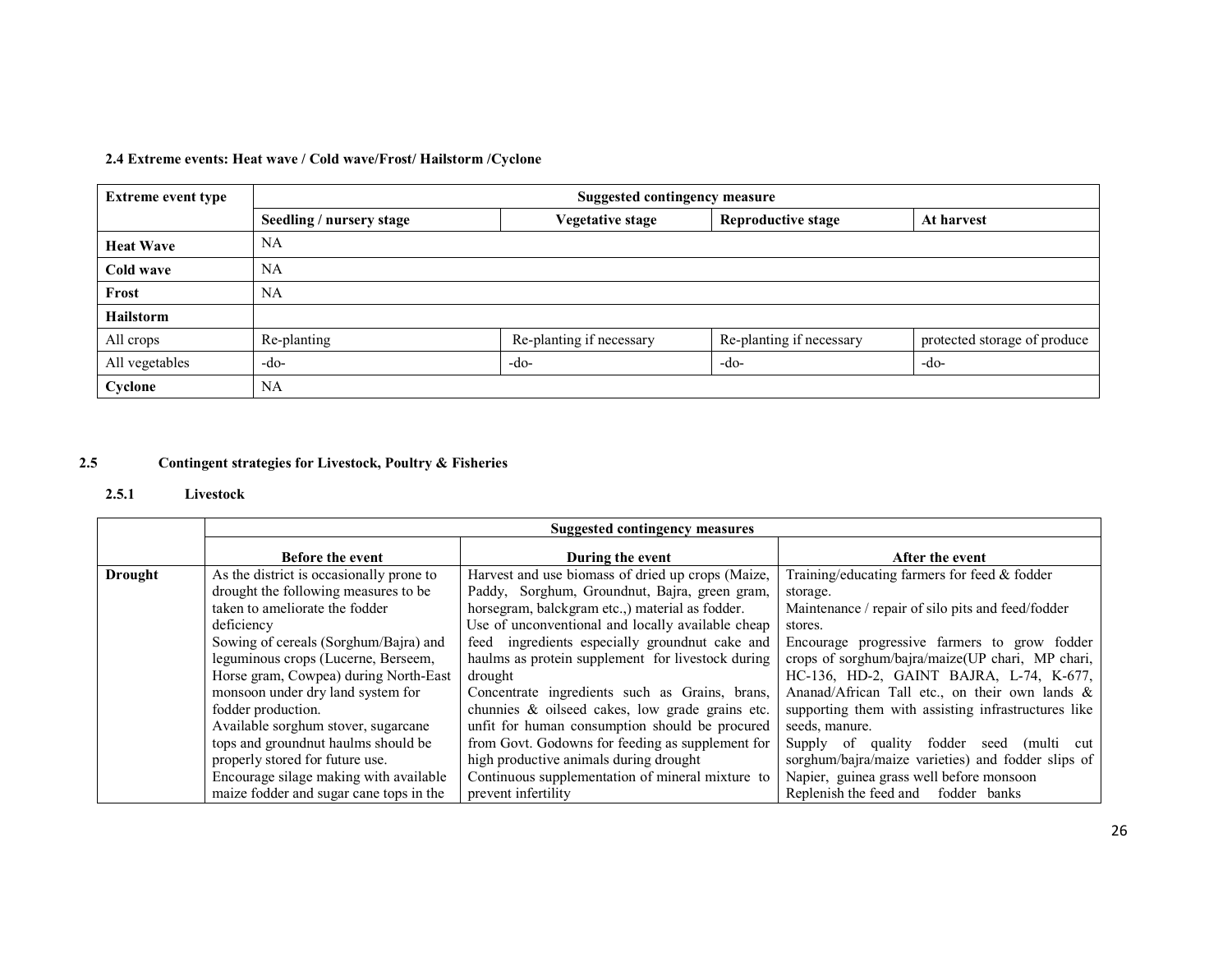|               | villages<br>Collection of groundnut haulms, soya<br>meal waste and groundnut cake for use<br>as feed supplement during drought<br>Chopping of fodder should be made as<br>mandatory in every village through<br>supply and establishment of good<br>quality chaff cutters.<br>Harvesting and collection of perennial<br>vegetation particularly grasses which<br>grow during monsoon                                                                                                                            | Harvest the tree fodder (Neem, Subabul, Acasia,<br>Pipal etc) and unconventional feeds resources<br>available and use as fodder for livestock (LS).<br>Available feed and fodder should be cut from<br>CPRs and stall fed in order to reduce the energy<br>requirements of the animals<br>Advise the farmers about the practice of mixing<br>available kitchen waste with dry fodder while<br>feeding |                                                                                                                                                                                                                                                                                       |
|---------------|-----------------------------------------------------------------------------------------------------------------------------------------------------------------------------------------------------------------------------------------------------------------------------------------------------------------------------------------------------------------------------------------------------------------------------------------------------------------------------------------------------------------|-------------------------------------------------------------------------------------------------------------------------------------------------------------------------------------------------------------------------------------------------------------------------------------------------------------------------------------------------------------------------------------------------------|---------------------------------------------------------------------------------------------------------------------------------------------------------------------------------------------------------------------------------------------------------------------------------------|
| <b>Floods</b> | Proper drying, bailing and densification<br>of harvested grass from previous season<br>Creation of permanent fodder, feed and<br>fodder seed banks in all drought prone<br>villages<br>In case of early forewarning (EFW),<br>harvest all the crops (Maize, Paddy,<br>Sorghum, Groundnut, Bajra, green<br>gram, horsegram, balckgram etc.) that<br>can be useful as fodder in future (store<br>properly)                                                                                                        | Transportation of animals to elevated areas<br>Stall feeding of animals with stored hay and<br>concentrates<br>Proper hygiene and sanitation of the animal shed<br>In severe floods, un-tether or let loose the animals<br>Emergency outlet establishment for required                                                                                                                                | Repair of animal shed<br>Bring back the animals to the shed<br>Cleaning and disinfection of the shed<br>Bleach (0.1%) drinking water / water sources<br>Deworming with broad spectrum dewormers<br>Vaccination against possible disease out breaks like                               |
|               | Don't allow the animals for grazing if<br>severe floods are forewarned<br>In flood prone mandals, arrange for<br>storing minimum required quantity of<br>hay (25-50kg) and concentrates (25kgs)<br>per animals in farmer / LS keepers<br>house / shed for feeding animals during<br>floods<br>Keep stock of bleaching powder and<br>lime<br>Carry out Butax spray for control of<br>external parasites<br>Identify the Clinical staff and trained<br>paravets and indent for their services as<br>per schedules | medicines or feed in each village<br>Spraying of fly repellants in animal sheds                                                                                                                                                                                                                                                                                                                       | HS, BQ, FMD and PPR<br>Proper disposable of the dead animals / carcasses by<br>burning $/$ deep burying (4-8 feet) with lime powder<br>(1kg for small ruminants and 5kg for large<br>ruminants) in pit<br>Drying the harvested crop material and proper<br>storage for use as fodder. |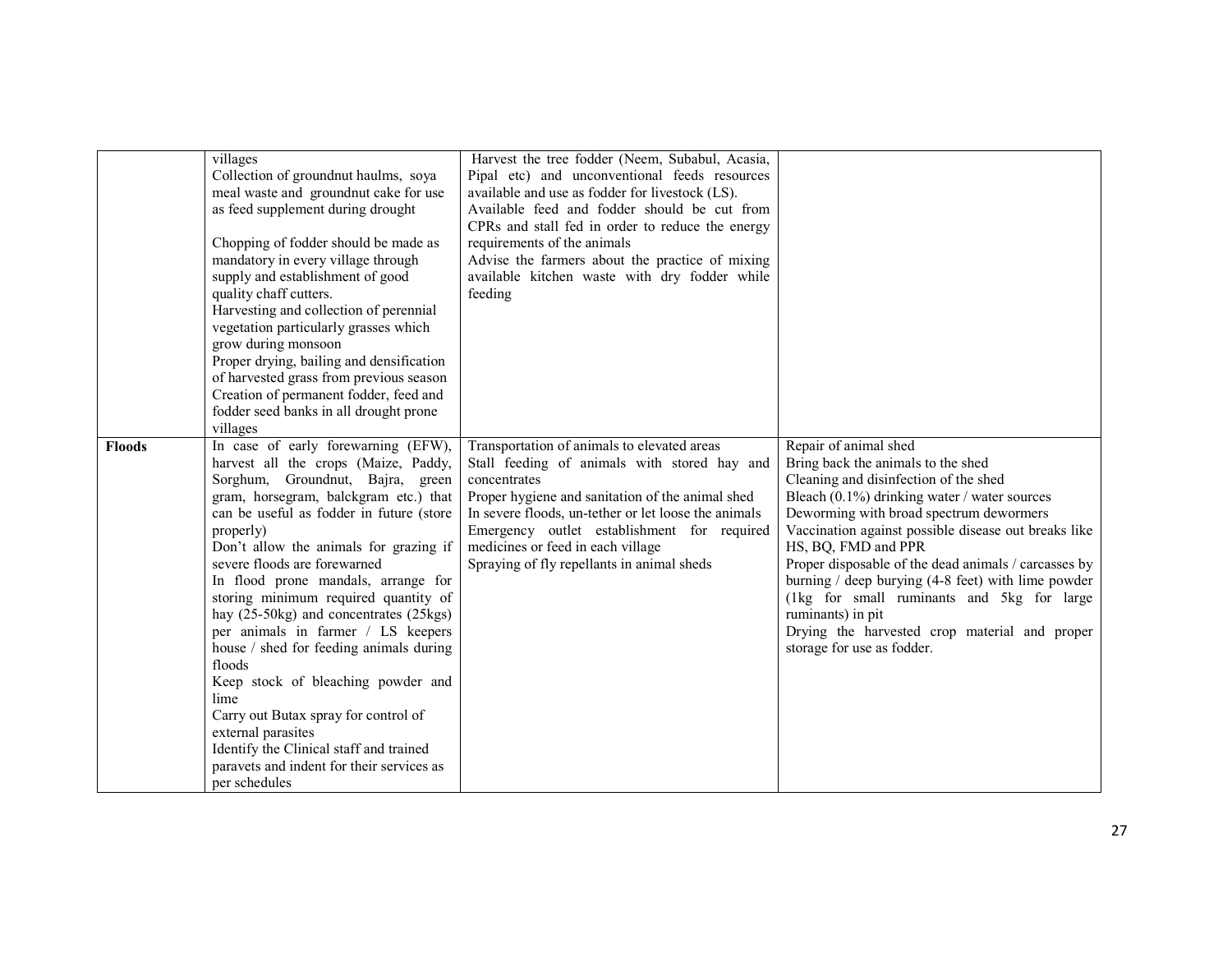|                                                   | Identify the volunteers who can serve in<br>need of emergency<br>Arrangement for transportation of<br>animals from low lying area to safer<br>places and also for rescue animal health<br>workers to get involve in rescue<br>operations<br>Capacity building and preparedness of<br>the stakeholders and official staff for the<br>unexpected events<br>Capacity building and preparedness of<br>the stakeholders and official staff for the<br>unexpected events |                                                                                                                                                                                                                                                                                                              |                                                                                                        |
|---------------------------------------------------|--------------------------------------------------------------------------------------------------------------------------------------------------------------------------------------------------------------------------------------------------------------------------------------------------------------------------------------------------------------------------------------------------------------------------------------------------------------------|--------------------------------------------------------------------------------------------------------------------------------------------------------------------------------------------------------------------------------------------------------------------------------------------------------------|--------------------------------------------------------------------------------------------------------|
| Cyclone                                           | NA                                                                                                                                                                                                                                                                                                                                                                                                                                                                 |                                                                                                                                                                                                                                                                                                              |                                                                                                        |
| <b>Health</b> and<br><b>Disease</b><br>management | List out the endemic diseases (species<br>wise) in that district<br>Procure and stock emergency medicines<br>and vaccines for important endemic<br>diseases of the area<br>All the stock must be immunized for<br>endemic diseases of the area<br>Surveillance and disease monitoring<br>network to be established at Joint<br>Director (Animal Husbandry) office in<br>the district                                                                               | Constitution of Rapid Action Veterinary Force<br>Performing ring vaccination (8 km radius) in case<br>of any outbreak<br>Restricting movement of livestock in case of any<br>epidemic<br>Rescue of sick and injured animals and their<br>treatment Rescue of sick and injured animals and<br>their treatment | Conducting mass animal health camps<br>Conducting fertility camps<br>Mass deworming camps              |
| <b>Drinking</b><br>water                          | Identification of water resources<br>Rain water harvesting and create water<br>bodies/watering points (when water is<br>scarce use only as drinking water for<br>animals)                                                                                                                                                                                                                                                                                          | wallowing<br>of<br>animals<br>Restrict<br>in<br>water<br>bodies/resources                                                                                                                                                                                                                                    | Bleach (0.1%) drinking water / water sources<br>Provide clean drinking water                           |
| <b>Insurance</b>                                  | Encouraging insurance of livestock                                                                                                                                                                                                                                                                                                                                                                                                                                 | Listing out the details of the dead animals                                                                                                                                                                                                                                                                  | Submission for insurance claim and availing<br>insurance benefit<br>Purchase of new productive animals |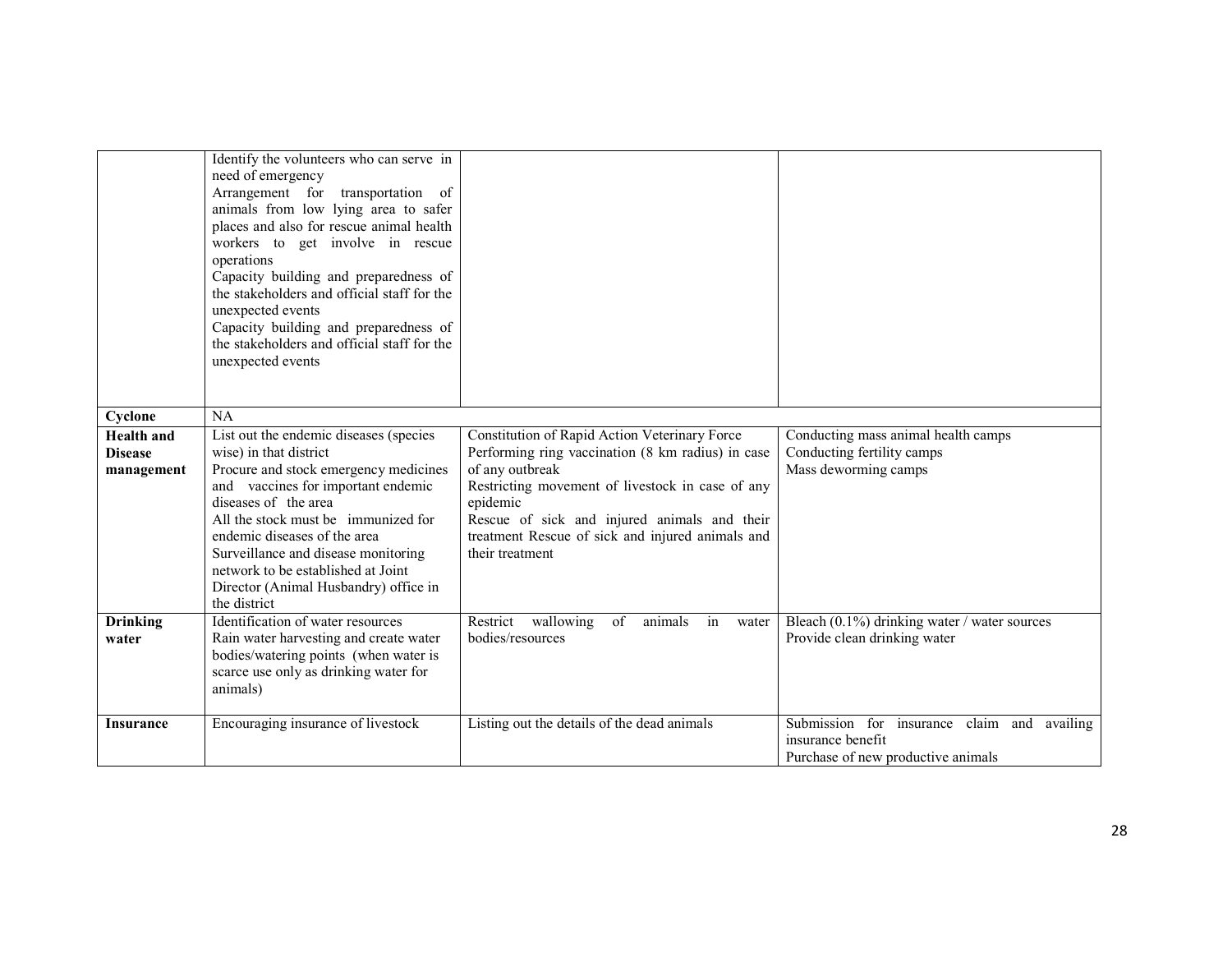# 2.5.2 Poultry

|                               | <b>Suggested contingency measures</b>                                                                                                              |                                                                                                                                                            |                                                                                                                  |  |
|-------------------------------|----------------------------------------------------------------------------------------------------------------------------------------------------|------------------------------------------------------------------------------------------------------------------------------------------------------------|------------------------------------------------------------------------------------------------------------------|--|
|                               | <b>Before the event</b>                                                                                                                            | During the event                                                                                                                                           | After the event                                                                                                  |  |
| <b>Drought</b>                |                                                                                                                                                    |                                                                                                                                                            |                                                                                                                  |  |
| Shortage of feed ingredients  | Storing of house hold grain like<br>maize, broken rice etc, in to use<br>as feed in case of severe drought                                         | Supplementation only for productive birds<br>with house hold grain<br>Supplementation of shell grit (calcium) for<br>laying birds<br>Culling of weak birds | Supplementation to all survived birds                                                                            |  |
| Drinking water                |                                                                                                                                                    | Use water sanitizers or offer cool hygienic<br>drinking water                                                                                              |                                                                                                                  |  |
| Health and disease management | Culling of sick birds.<br>Deworming and<br>vaccination<br>against RD and fowl pox                                                                  | Mixing of Vit. A, D, E, K and B-complex<br>including vit C in drinking water (5ml in one)<br>litre water)                                                  | Hygienic and sanitation of poultry house<br>Disposal of dead birds by burning<br>burying with lime powder in pit |  |
| <b>Floods</b>                 |                                                                                                                                                    |                                                                                                                                                            |                                                                                                                  |  |
| Shortage of feed ingredients  | In case of early forewarning of<br>floods, shift the birds to safer<br>place<br>Storing of house hold grain like<br>maize, broken rice, bajra etc, | Use stored feed as supplement<br>Don't allow for scavenging<br>Culling of weak birds                                                                       | Routine practices are followed<br>Deworming and vaccination against RD                                           |  |
| Drinking water                |                                                                                                                                                    | Use water sanitizers or offer cool hygienic<br>drinking water                                                                                              |                                                                                                                  |  |
| Health and disease management | In case of EFW, add antibiotic                                                                                                                     |                                                                                                                                                            |                                                                                                                  |  |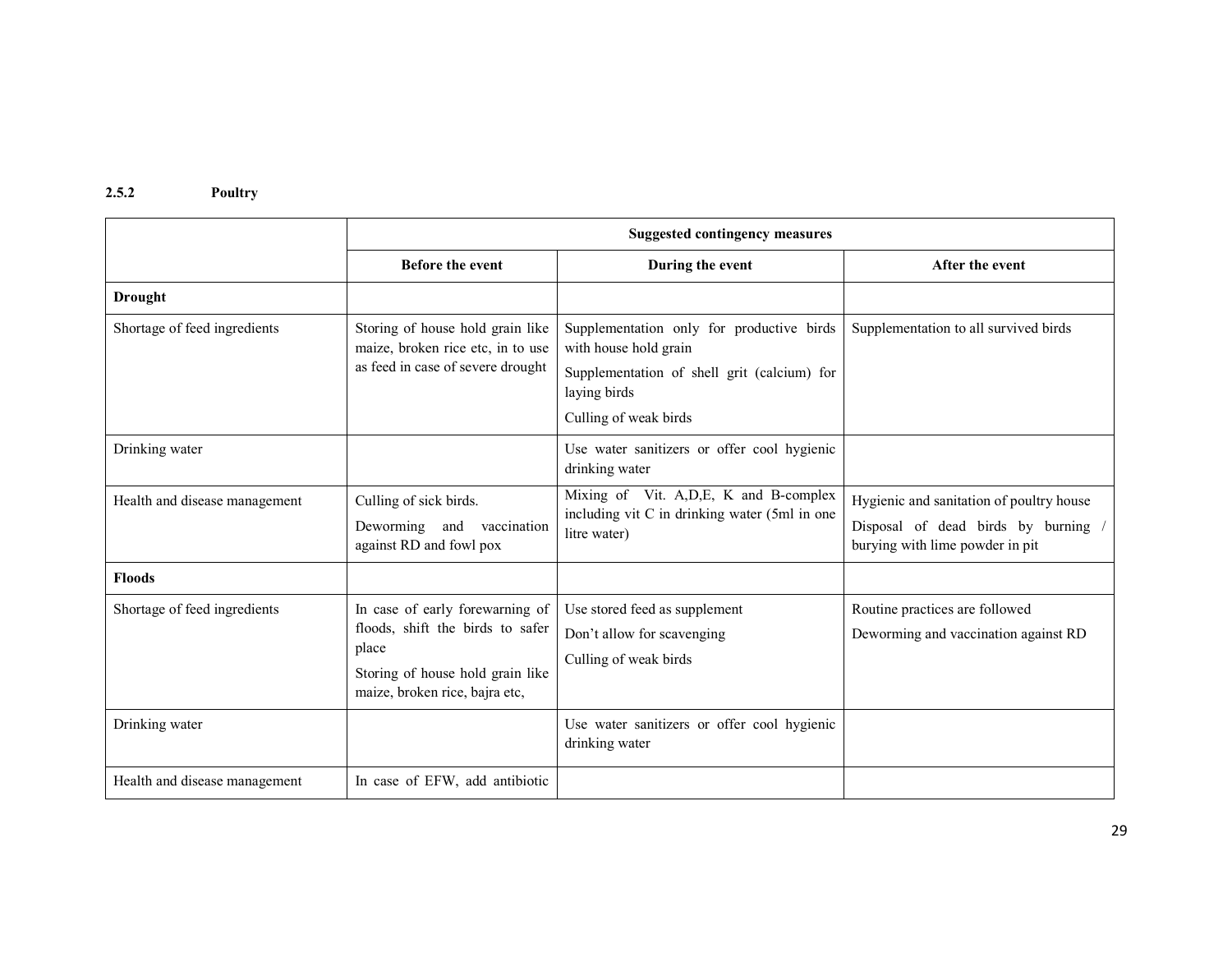|                              | powder<br>(Terramycin/Ampicilline/<br>Ampiclox etc., 10g in one litre)<br>in drinking water to prevent any<br>disease outbreak | Prevent water logging surrounding the sheds<br>through proper drainage facility<br>Assure supply of electricity by generator or<br>solar energy or biogas<br>Sprinkle lime powder to prevent ammonia<br>accumulation due to dampness | Sanitation of poultry house<br>Treatment of affected birds Disposal of<br>dead birds by burning / burying with line<br>powder in pit<br>Disposal of poultry manure to prevent<br>protozoal problem<br>Supplementation of coccidiostats in feed<br>Vaccination against RD |  |  |
|------------------------------|--------------------------------------------------------------------------------------------------------------------------------|--------------------------------------------------------------------------------------------------------------------------------------------------------------------------------------------------------------------------------------|--------------------------------------------------------------------------------------------------------------------------------------------------------------------------------------------------------------------------------------------------------------------------|--|--|
| Cyclone                      | NA                                                                                                                             |                                                                                                                                                                                                                                      |                                                                                                                                                                                                                                                                          |  |  |
| <b>Heat &amp; Cold waves</b> | <b>NA</b>                                                                                                                      |                                                                                                                                                                                                                                      |                                                                                                                                                                                                                                                                          |  |  |

### 2.5.3 Fisheries/ Aquaculture

|                                                             | <b>Suggested contingency measures</b> |                                                |                                         |  |
|-------------------------------------------------------------|---------------------------------------|------------------------------------------------|-----------------------------------------|--|
|                                                             | <b>Before the event</b>               | During the event                               | After the event                         |  |
| 1) Drought                                                  |                                       |                                                |                                         |  |
| A. Capture                                                  | <b>NA</b>                             |                                                |                                         |  |
| Marine                                                      | <b>NA</b>                             |                                                |                                         |  |
| Inland                                                      |                                       |                                                |                                         |  |
| (i) Shallow water depth due to<br>insufficient rains/inflow | No action                             | Reduced fishing activity,<br>emergency harvest | Shifting of activity to live reservoirs |  |
| (ii) Changes in water quality                               | No action                             | No action                                      | No action                               |  |
| (iii) Any other                                             |                                       |                                                |                                         |  |
| <b>B.</b> Aquaculture                                       |                                       |                                                |                                         |  |